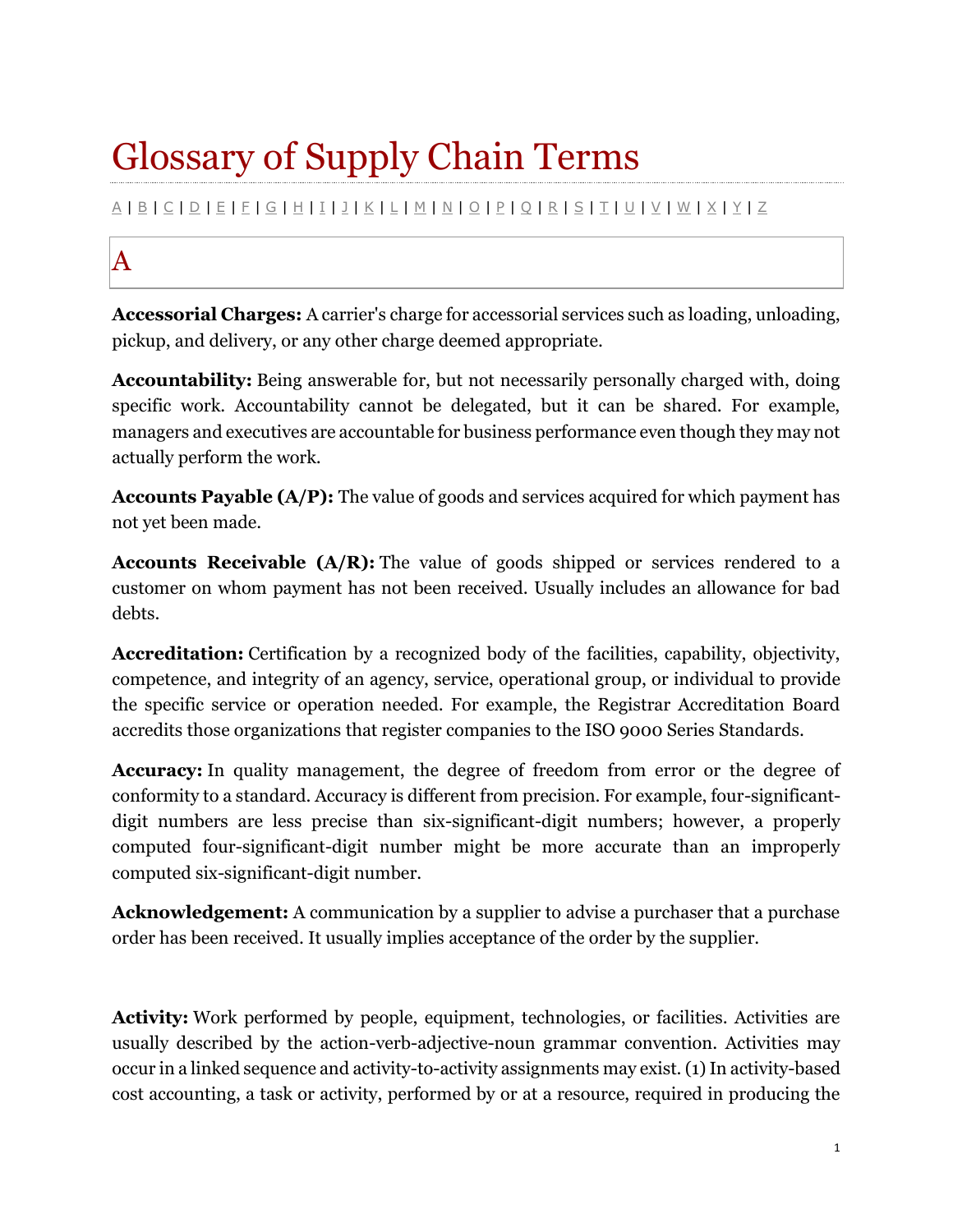organization's output of goods and services. A resource may be a person, machine, or facility. Activities are grouped into pools by type of activity and allocated to products. (2) In project management, an element of work on a project. It usually has an anticipated duration, anticipated cost, and expected resource requirements. Sometimes major activity is used for larger bodies of work.

**Agent:** An enterprise authorized to transact business for, or in the name of, another enterprise.

**Air Cargo:** Freight that is moved by air transportation.

**Air Cargo Agent:** An agent appointed by an airline to solicit and process international airfreight shipments.

**Air Cargo Containers:** Containers designed to conform to the inside of an aircraft. There are many shapes and sizes of containers. Air cargo containers fall into three categories: 1) air cargo pallets 2) lower deck containers 3) box type containers.

**Air Carrier:** An enterprise that offers transportation service via air.

**Air Waybill (AWB):** A bill of lading for air transport that serves as a receipt for the shipper, indicates that the carrier has accepted the goods listed, obligates the carrier to carry the consignment to the airport of destination according to specified conditions.

**Algorithm:** a clearly specified mathematical process for computation; a set of rules, which, if followed, produce a prescribed result.

**All-Cargo Carrier:** An air carrier that transports cargo only.

**Allocation:** 1) A distribution of costs using calculations that may be unrelated to physical observations or direct or repeatable cause-and-effect relationships. Because of the arbitrary nature of allocations, costs based on cost causal assignment are viewed as more relevant for management decision-making. 2) Allocation of available inventory to customer and production orders.

**American Trucking Association:** A motor carrier industry association composed of subconferences representing various motor carrier industry sectors.

### **A/R:** *See [Accounts Receivable](http://www.inboundlogistics.com/cms/logistics-glossary/#Accounts_Receivable)*.

**Arrival Notice:** A notice from the delivering carrier to the Notify Party indicating the shipment's arrival date at a specific location (normally the destination).

**Assignment:** A distribution of costs using causal relationships. Because cost causal relationships are viewed as more relevant for management decision making, assignment of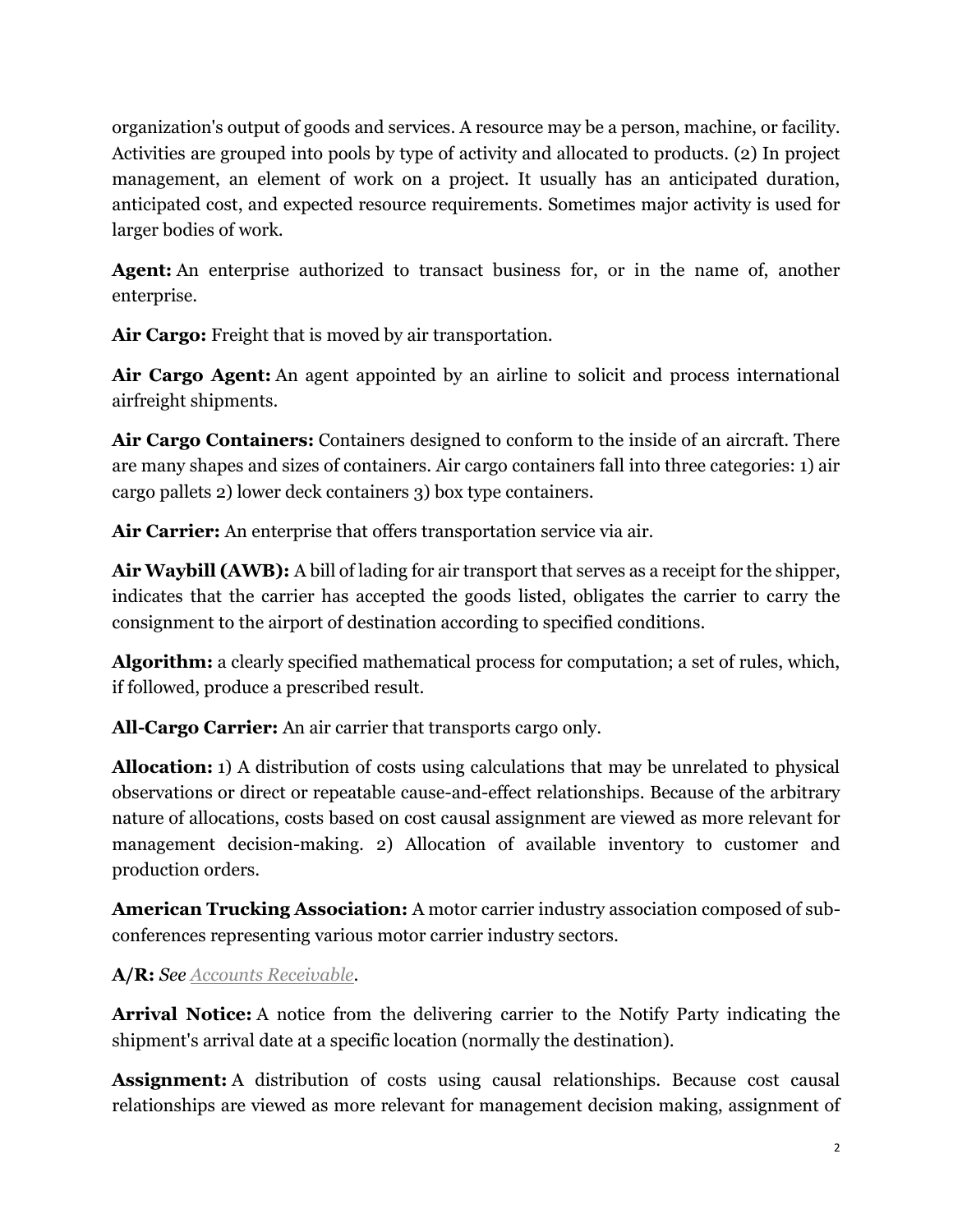costs is generally preferable to allocation techniques. *Synonymous with Tracing. Contrast with Allocation*

**Audit:** In reference to freight bills, the term audit is used to determine the accuracy of freight bills.

**Auditing:** Determining the correct transportation charges due the carrier; auditing involves checking the freight bill for errors, correct rate, and weight.

B

**Back Order:** Product ordered but out of stock and promised to ship when the product becomes available.

**Backhaul:** The process of a transportation vehicle returning from the original destination point to the point of origin. The 1980 Motor Carrier Act deregulated interstate commercial trucking, thereby allowing carriers to contract for the return trip. The backhaul can be with a full, partial, or empty load. An empty backhaul is called deadheading. *Also see: [Deadhead](http://www.inboundlogistics.com/cms/logistics-glossary/#Deadhead)*

**Backorder:** (1) The act of retaining a quantity to ship against an order when other order lines have already been shipped. Backorders are usually caused by stock shortages. (2) The quantity remaining to be shipped if an initial shipment(s) has been processed. *Note:* In some cases, backorders are not allowed. This results in a lost sale when sufficient quantities are not available to completely ship an order or order line.

**Bale:** A large compressed, bound, and often wrapped bundle of a commodity, such as cotton or hay.

**Bar Code:** A symbol consisting of a series of printed bars representing values. A system of optical character reading, scanning, tracking of units by reading a series of printed bars for translation into a numeric or alphanumeric identification code. A popular example is the UPC code used on retail packaging.

**Bar Code Scanner:** A device to read bar codes and communicate data to computer systems.

**Bar Coding:** A method of encoding data for fast and accurate readability. Bar codes are a series of alternating bars and spaces printed or stamped on products, labels, or other media, representing encoded information which can be read by electronic readers called bar.

**Barrier to Entry:** Factors that prevent companies from entering into a particular market, such as high initial investment in equipment.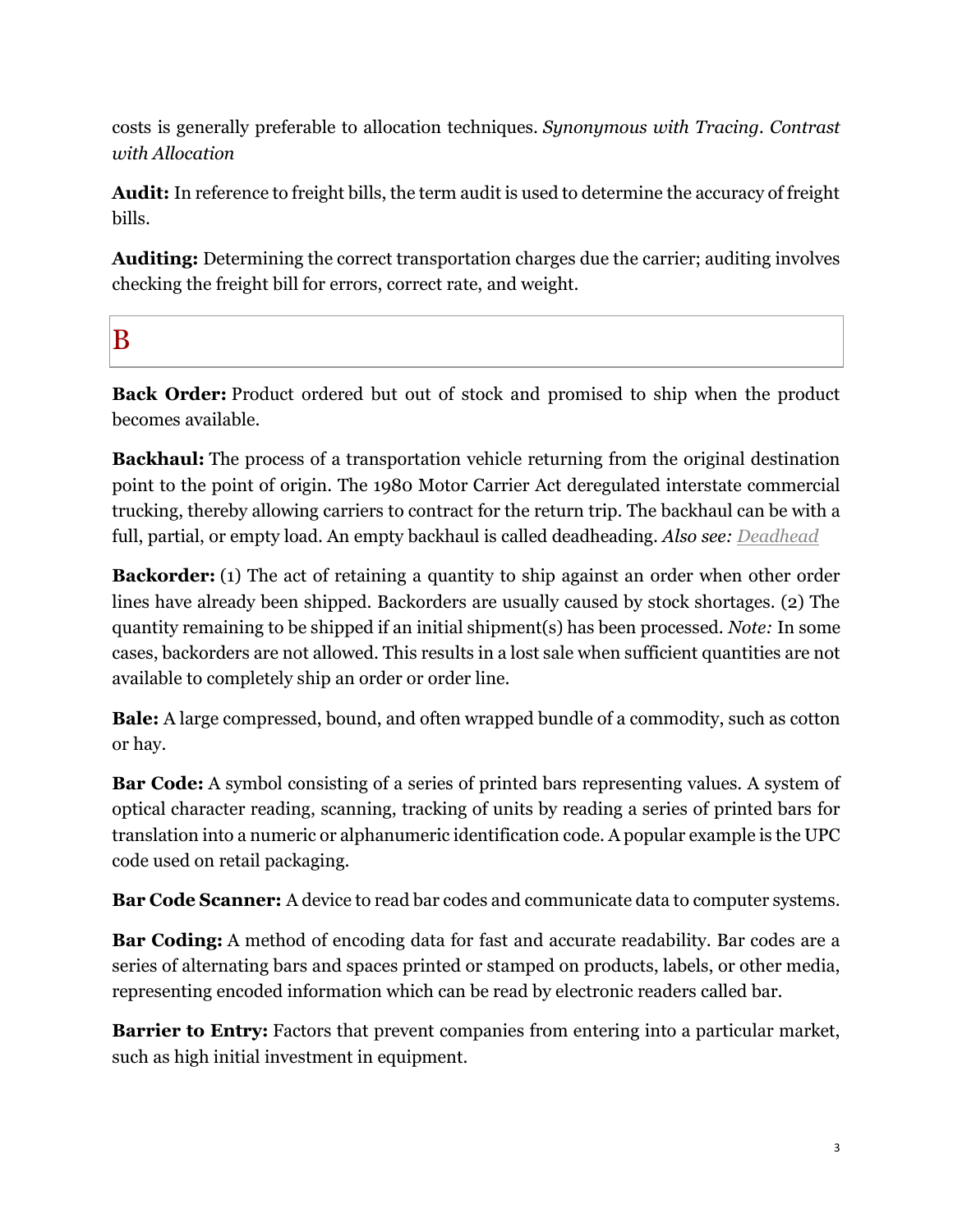**Base Currency:** The currency whose value is "one" whenever a quote is made between two currencies.

**Basing-Point Pricing:** A pricing system that includes a transportation cost from a particular city or town in a zone or region even though the shipment does not originate at the basing point.

**Benchmarking:** The process of comparing performance against the practices of other leading companies for the purpose of improving performance. Companies also benchmark internally by tracking and comparing current performance with past performance.

**Benefit-Cost Ratio:** An analytical tool used in public planning; a ratio of total measurable benefits divided by the initial capital cost. *Also see: [Cost Benefit Analysis.](http://www.inboundlogistics.com/cms/logistics-glossary/#Cost_Benefit_Analysis)*

**Best in Class:** An organization, usually within a specific industry, recognized for excellence in a specific process area.

**Best Practice:** A specific process or group of processes which have been recognized as the best method for conducting an action. Best practices may vary by industry or geography depending on the environment being used. Best-practices methodology may be applied with respect to resources, activities, cost object, or processes.

**Bilateral Contract:** An agreement where-in each party makes a promise to the other party.

**Billing:** A carrier terminal activity that determines the proper rate and total charges for a shipment and issues a freight bill.

**Bill of Lading (BOL):** A transportation document that is the contract of carriage containing the terms and conditions between the shipper and carrier.

**Bill of Lading Number:** The number assigned by the carrier to identify the bill of lading.

**Blanket Rate:** A rate that does not increase according to the distance a commodity is shipped.

**Blanket Wrap:** A service pioneered by the moving companies to eliminate packaging material by wrapping product in padded "blankets" to protect it during transit, usually on "air ride" vans.

**BOL:** *See [Bill of Lading \(BOL\).](http://www.inboundlogistics.com/cms/logistics-glossary/#Bill_of_Lading_(BOL))*

**Bonded:** *See Bond, In.*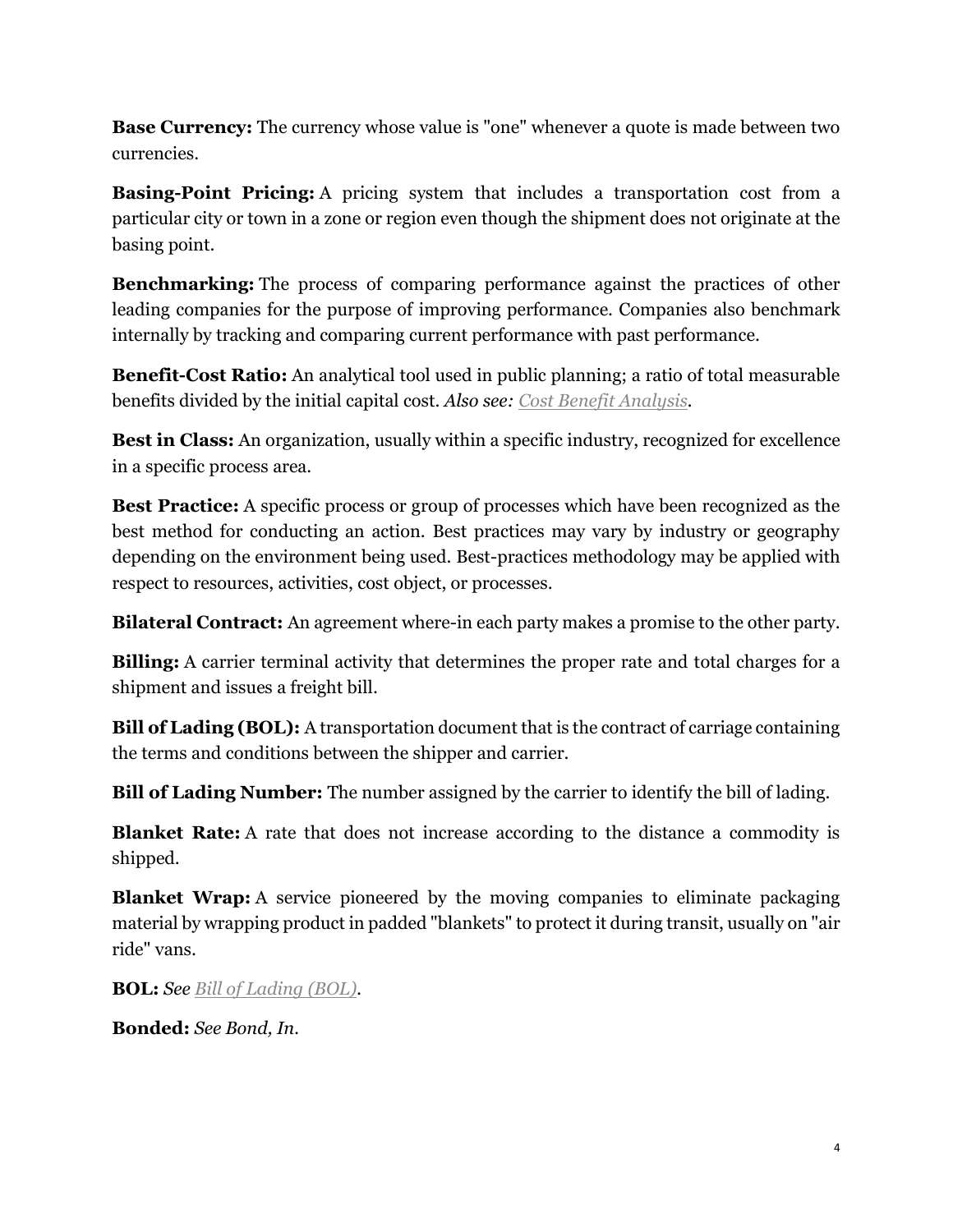**Bonded Warehouse:** Warehouse approved by the Treasury Department and under bond/guarantee for observance of revenue laws. Used for storing goods until duty is paid or goods are released in some other proper manner.

**Booking:** The act of requesting space and equipment aboard a vessel for cargo which is to be transported.

**Booking Number:** The number assigned to a certain space reservation by the carrier or the carrier's agent.

**Bottleneck:** A constraint, obstacle, or planned control that limits throughput or the utilization of capacity.

**Boxcar:** An enclosed railcar used to transport freight

**Bracing:** To secure a shipment inside a carrier's vehicle to prevent damage.

**Break-Bulk:** The separation of a consolidated bulk load into smaller individual shipments for delivery to the ultimate consignee. The freight may be moved intact inside the trailer, or it may be interchanged and rehandled to connecting carriers.

**Break Bulk Cargo:** Cargo that is shipped as a unit or package (for example: palletized cargo, boxed cargo, large machinery, trucks) but is not containerized.

**Broker:** There are 3 definitions for the term "broker": 1) an enterprise that owns and leases equipment2) an enterprise that arranges the buying & selling of transportation of, goods, or services 3) a ship agent who acts for the ship owner or charterer in arranging charters.

**Bundle:** A group of products that are shipped together as an unassembled unit.

**Bundling:** An occurrence where two or more products are combined into one transaction for a single price.

**Business Plan:** (1) A statement of long-range strategy and revenue, cost, and profit objectives usually accompanied by budgets, a projected balance sheet, and a cash flow (source and application of funds) statement. A business plan is usually stated in terms of dollars and grouped by product family. The business plan is then translated into synchronized tactical functional plans through the production planning process (or the sales and operations planning process). Although frequently stated in different terms (dollars versus units), these tactical plans should agree with each other and with the business plan. (2) A document consisting of the business details (organization, strategy, and financing tactics) prepared by an entrepreneur to plan for a new business.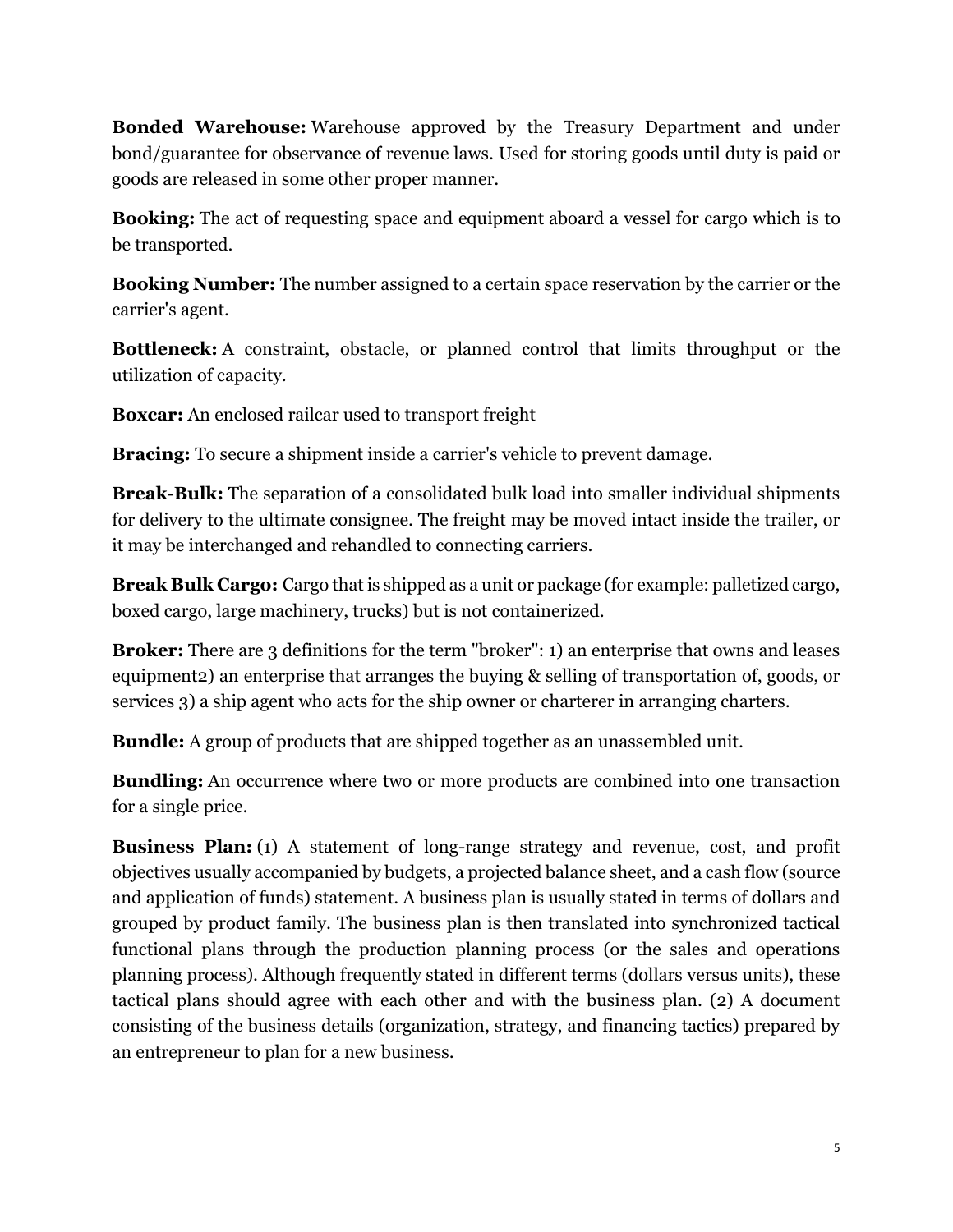**Business-to-Business (B2B):** As opposed to business-to-consumer (B2C). Many companies are now focusing on this strategy, and their web sites are aimed at businesses (think wholesale) and only other businesses can access or buy products on the site. Internet analysts predict this will be the biggest sector on the web.

**Business-to-Consumer (B2C):** The hundreds of e-commerce web sites that sell goods directly to consumers are considered B2C. This distinction is important when comparing web sites that are B2B as the entire business model, strategy, execution, and fulfillment is different.

**Business Unit:** A division or segment of an organization generally treated as a separate profit-and-loss center.

**Buyer:** An enterprise that arranges for the acquisition of goods or services and agrees to payment terms for such goods or services.

C

**Calendar Days:** The conversion of working days to calendar days is based on the number of regularly scheduled workdays per week in your manufacturing calendar. *Calculation:*To convert from working days to calendar days: if work week =  $4$  days, multiply by 1.75; =  $5$  days, multiply by  $1.4$ ; = 6 days, multiply by  $1.17$ 

**Call Center:** A facility housing personnel who respond to customer phone queries. These personnel may provide customer service or technical support. Call center services may be in house or outsourced. *Synonym: Customer Interaction Center.*

**Capacity Management:** The concept that capacity should be understood, defined, and measured for each level in the organization to include market segments, products, processes, activities, and resources. In each of these applications, capacity is defined in a hierarchy of idle, non-productive, and productive views.

**Capacity Planning:** Assuring that needed resources (e.g., manufacturing capacity, distribution center capacity, transportation vehicles, etc.) will be available at the right time and place to meet logistics and supply chain needs.

**Capacity:** The physical facilities, personnel, and processes available to meet the product or service needs of customers. Capacity generally refers to the maximum output or producing ability of a machine, a person, a process, a factory, a product, or a service. *Also see: Capacity Management*

**Cargo:** Merchandise carried by a means of transportation.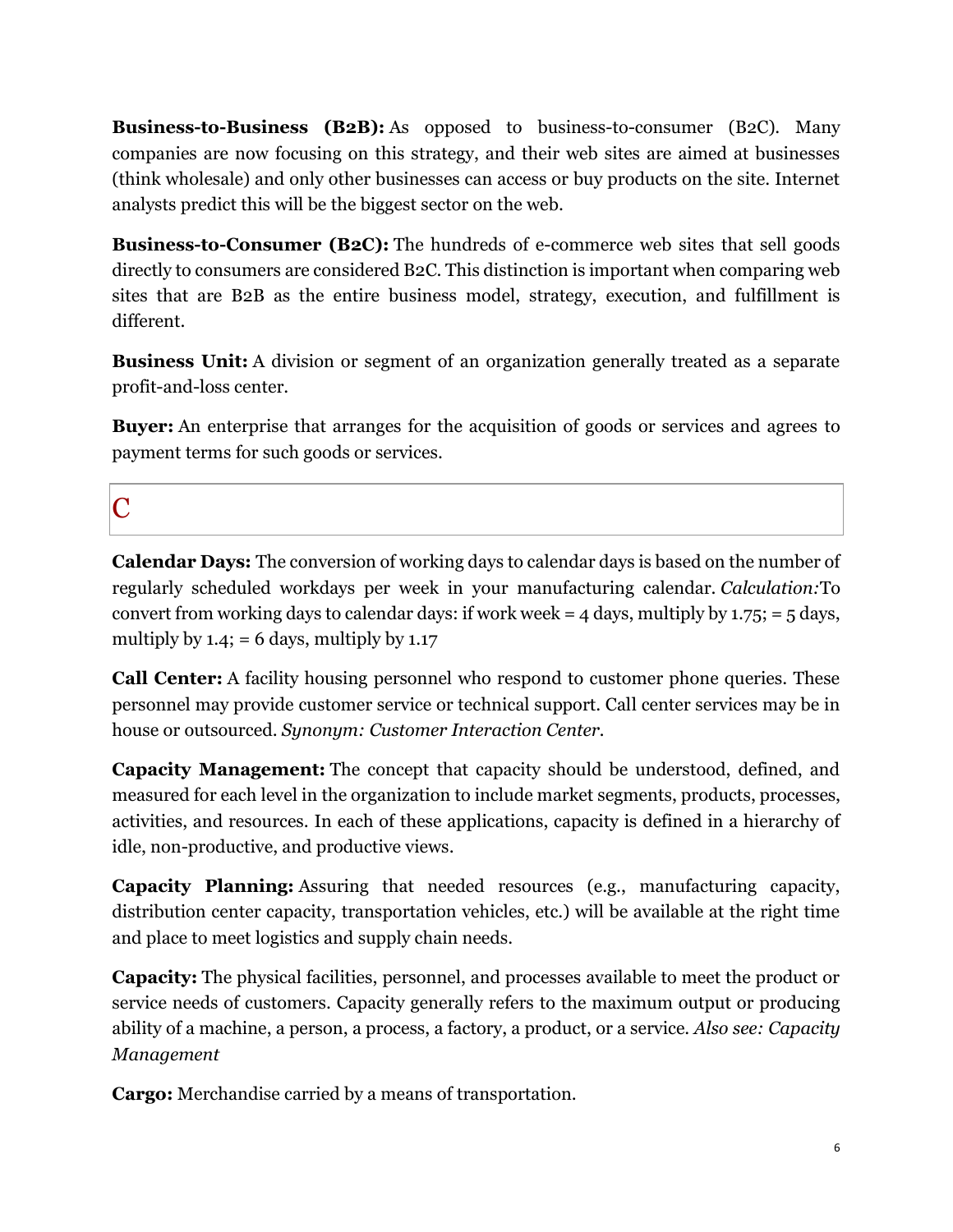**Carmack Amendment:** An Interstate Commerce Act amendment that delineates the liability of common carriers and the bill of lading provisions.

**Carriage:** *See [Transportation.](http://www.inboundlogistics.com/cms/logistics-glossary/#Transportation)*

**Carrier:** A firm that transports goods or people via land, sea, or air.

**Carrier Assets:** Items that a carrier owns (technically or outright) to facilitate the services they provide.

**Carrier Liability:** A common carrier is liable for all shipment loss, damage, and delay with the exception of that caused by act of God, act of a public enemy, act of a public authority, act of the shipper, and the goods' inherent nature.

**Cartage:** There are two definitions for this term: 1) charge for pick-up and delivery of goods 2) movement of goods locally (short distances).

**Center-of-Gravity Approach:** A supply chain planning methodology for locating distribution centers at approximately the location representing the minimum transportation costs between the plants, the distribution centers, and the markets.

**Central Dispatching:** The organization of the dispatching function into one central location. This structure often involves the use of data collection devices for communication between the centralized dispatching function which usually reports to the production control department and the shop manufacturing departments.

**Certificate of Insurance:** A negotiable document indicating that insurance has been secured under an open policy to cover loss or damage to a shipment while in transit.

**Certificate of Origin:** A document containing an affidavit to prove the origin of imported goods. Used for customs and foreign exchange purposes.

**CFS:** *See [Container Freight Station \(CFS\).](http://www.inboundlogistics.com/cms/logistics-glossary/#Container_Freight_Station_(CFS))*

**Chargeable Weight:** The shipment weight used in determining freight charges. The chargeable weight may be the dimensional weight or, for container shipments, the gross weight of the shipment less the tare weight of the container.

**Chassis:** A specialized framework that carries a rail or marine container

**Chock:** A wedge, usually made of hard rubber or steel, that is firmly placed under the wheel of a trailer, truck, or boxcar to stop it from rolling.

**CIF:** \**See [Cost, Insurance, Freight \(CIF\)](http://www.inboundlogistics.com/cms/logistics-glossary/#Cost,_Insurance,_Freight_(CIF))*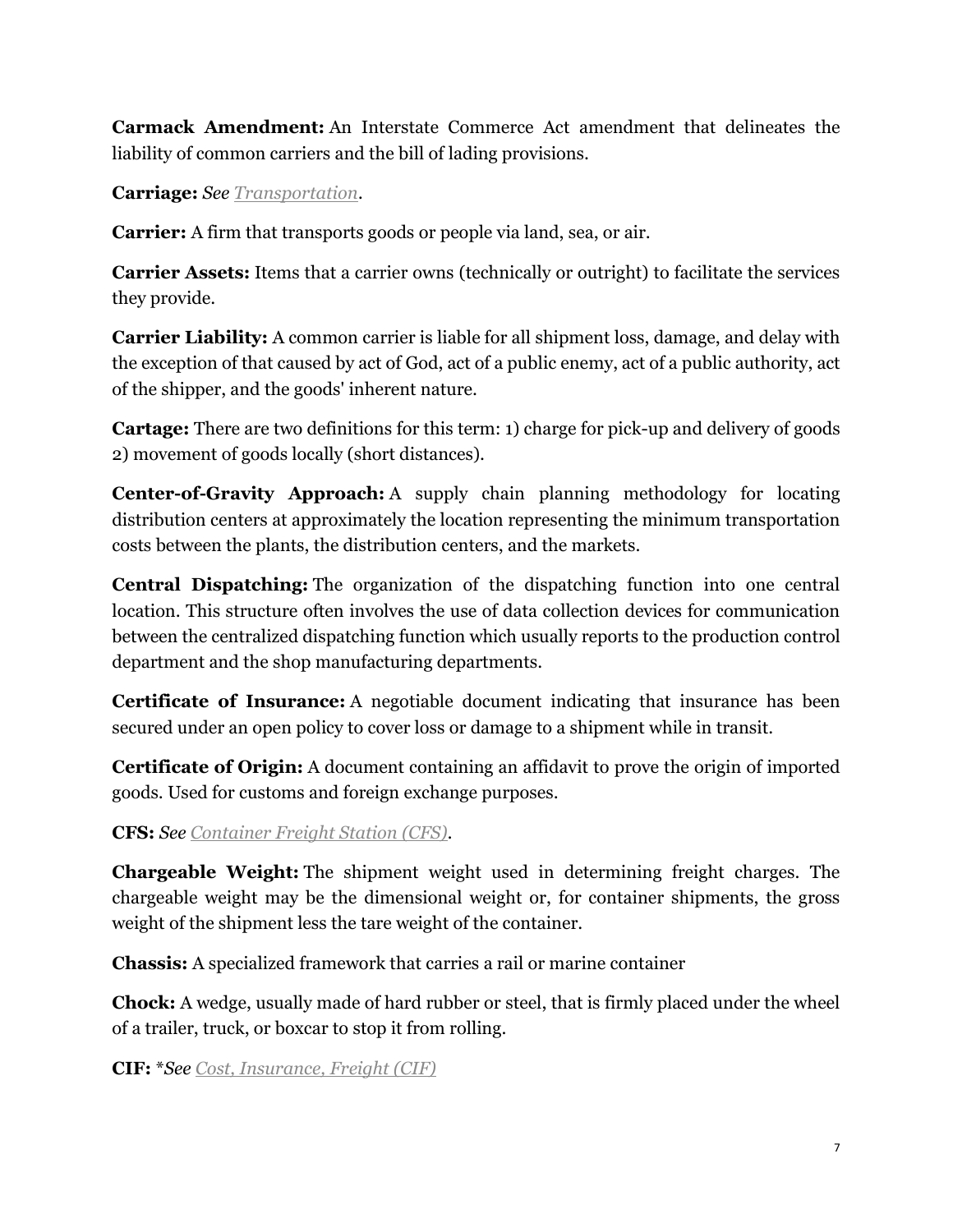**City Driver:** A motor carrier driver who drives a local route as opposed to a long-distance, intercity route.

**Claim:** A charge made against a carrier for loss, damage, delay, or overcharge.

**Class Rates:** A grouping of goods or commodities under one general heading. All the items in the group make up a class. The freight rates that apply to all items in the class are called "class rates."

**Classification:** An alphabetical listing of commodities, the class or rating into which the commodity is placed, and the minimum weight necessary for the rate discount; used in the class rate structure.

**Clearance:** A document stating that a shipment is free to be imported into the country after all legal requirements have been met.

**Co-Packer:** A contract co-packer produces goods and/or services for other companies, usually under the other company's label or name. Co-packers are more frequently seen in consumer packaged goods and foods.

**COFC:** See Container on Flat Car

**Collect Freight:** Freight payable to the carrier at the port of discharge or ultimate destination. The consignee does not pay the freight charge if the cargo does not arrive at the destination.

**Commercial Invoice:** A document created by the seller. It is an official document which is used to indicate, among other things, the name and address of the buyer and seller, the product(s) being shipped, and their value for customs, insurance, or other purposes.

**Commodities:** Any article exchanged in trade, most commonly used to refer to raw materials and agricultural products.

**Common Carrier:** Transportation available to the public that does not provide special treatment to any one party and is regulated as to the rates charged, the liability assumed, and the service provided. A common carrier must obtain a certificate of public convenience and necessity from the Federal Trade Commission for interstate traffic. *Antonym: Private Carrier.*

**Common Carrier Duties:** Common carriers must serve, deliver, charge reasonable rates, and not discriminate.

**Competitive Advantage:** Value created by a company for its customers that clearly distinguishes it from the competition, provides its customers a reason to remain loyal.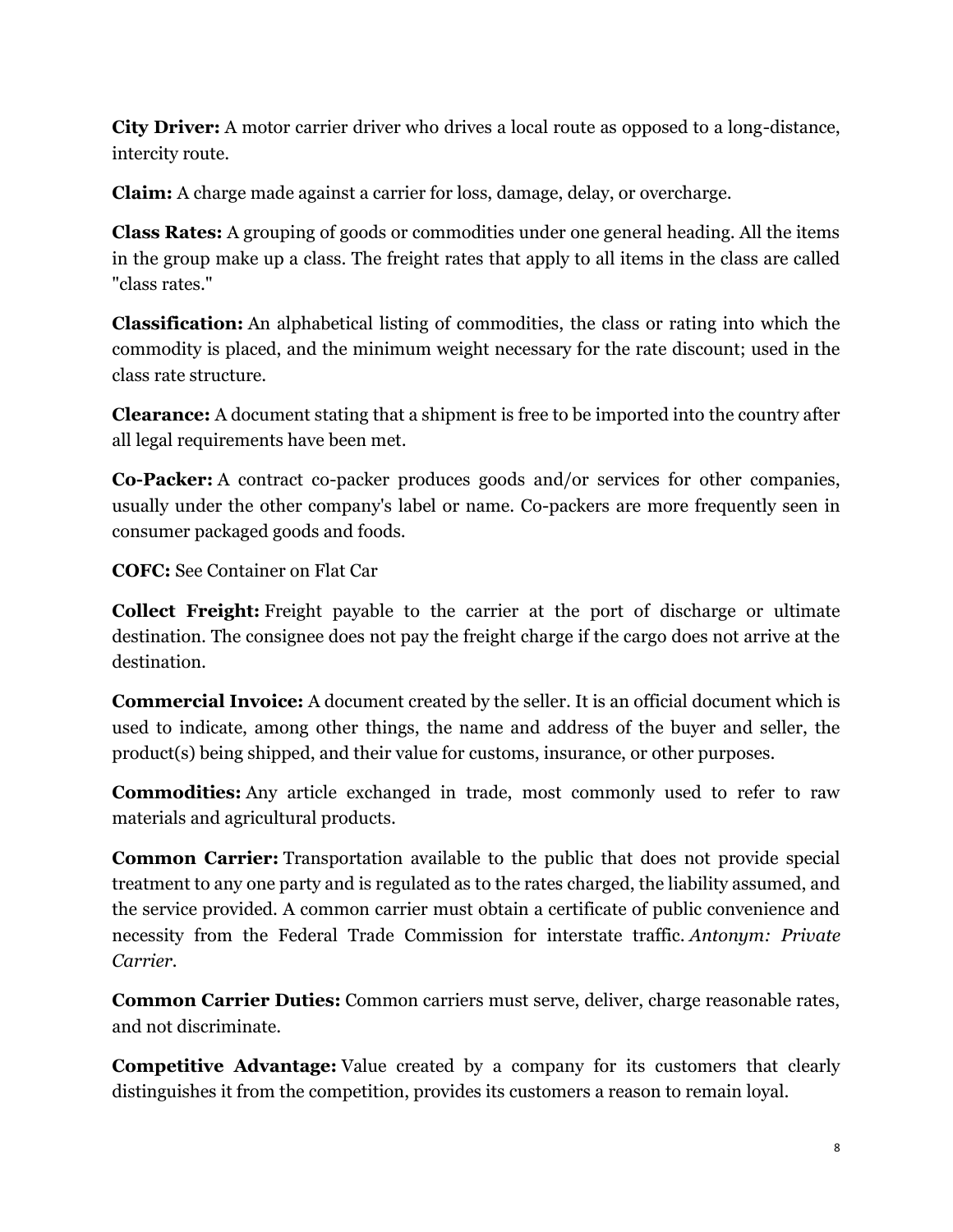**Competitive Benchmarking:** Benchmarking a product or service against competitors. *Also see: [Benchmarking.](http://www.inboundlogistics.com/cms/logistics-glossary/#Benchmarking)*

**Competitive Bid:** A price/service offering by a supplier that must compete with offerings from other suppliers.

**Complete and On-Time Delivery (COTD):** A measure of customer service. All items on any given order must be delivered on time for the order to be considered as complete and on time.

**Compliance:** Meaning that products, services, processes, and/or documents comply with requirements.

**Component:** Material that will contribute to a finished product but is not the finished product itself. Examples include tires for an automobile, power supply for a personal computer, or a zipper for a ski parka.

**Configuration:** The arrangement of components as specified to produce an assembly.

**Confirmation:** With regards to EDI, a formal notice (by message or code) from a electronic mailbox system or EDI server indicating that a message sent to a trading partner has reached its intended mailbox or has been retrieved by the addressee.

**Conformance:** An affirmative indication or judgment that a product or service has met the requirements of a relevant specification, contract, or regulation. *Synonym: Compliance.*

**Consignee:** The party to whom goods are shipped and delivered. The receiver of a freight shipment.

**Consignment:** (1) A shipment that is handled by a common carrier. (2) The process of a supplier placing goods at a customer location without receiving payment until after the goods are used or sold. *Also see: [Consignment Inventory.](http://www.inboundlogistics.com/cms/logistics-glossary/#Consignment_Inventory)*

**Consignor:** The party who originates a shipment of goods (shipper). The sender of a freight shipment, usually the seller.

**Consolidation:** Combining two or more shipments in order to realize lower transportation rates. Inbound consolidation from vendors is called make-bulk consolidation; outbound consolidation to customers is called break-bulk consolidation.

**Consolidation Point:** The location where consolidation takes place.

**Consolidator:** An enterprise that provides services to group shipments, orders, and/or goods to facilitate movement.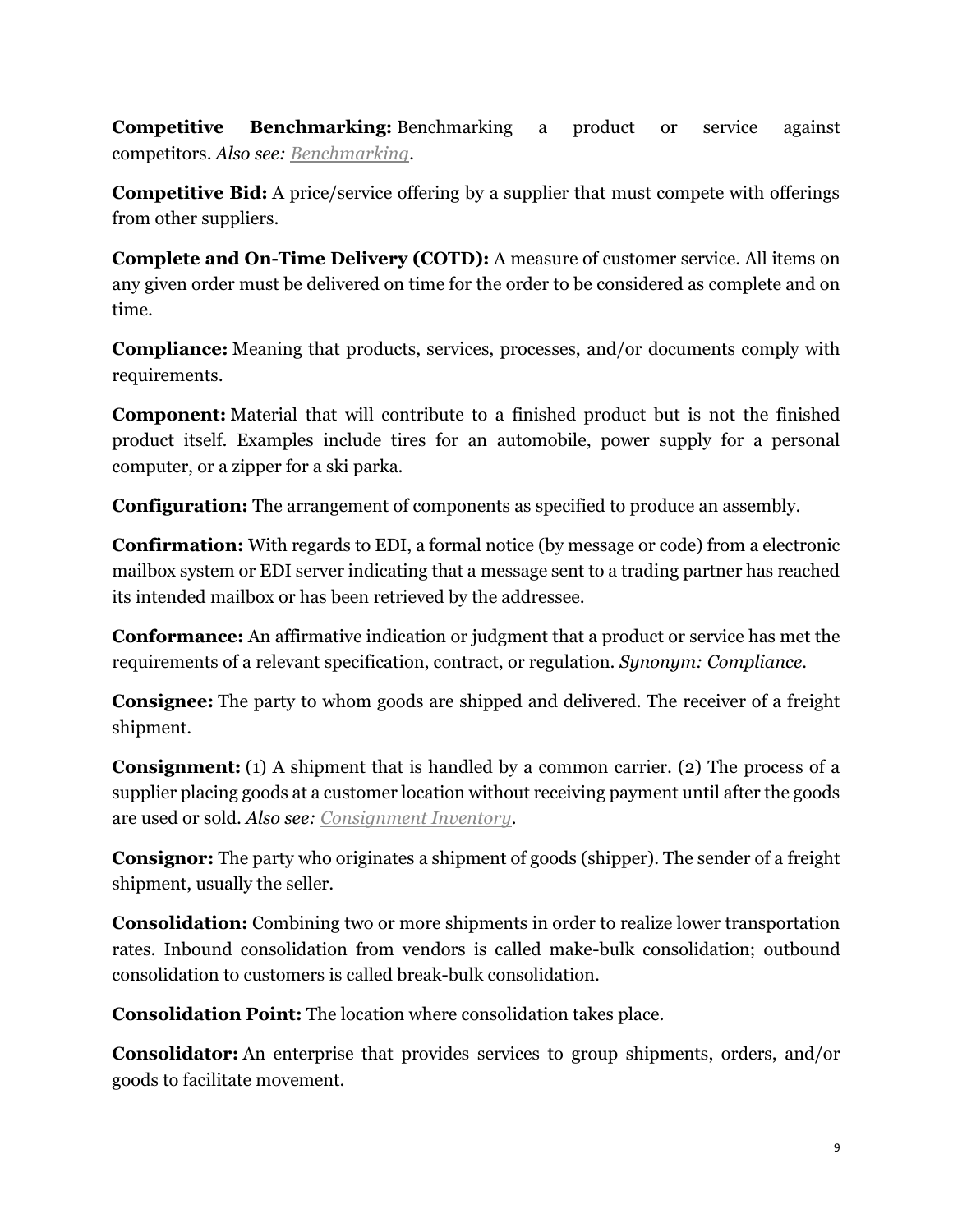**Consolidator's Bill of Lading:** A bill of lading issued by a consolidator as a receipt for merchandise that will be grouped with cargo obtained from other shippers. See also House Air Waybill.

**Constraint:** A bottleneck, obstacle, or planned control that limits throughput or the utilization of capacity.

**Container:** (1) A box, typically 10 to 40 feet long, which is primarily used for ocean freight shipments. For travel to and from ports, containers are loaded onto truck chassis or on railroad flatcars. (2) The packaging, such as a carton, case, box, bucket, drum, bin, bottle, bundle, or bag, that an item is packed and shipped in.

**Container Chassis:** A vehicle built for the purpose of transporting a container so that, when a container and chassis are assembled, the produced unit serves as a road trailer.

**Container Depot:** The storage area for empty containers.

**Container Freight Station (CFS):** The location designated by carriers for receipt of cargo to be packed into containers/equipment by the carrier. At destination, CFS is the location designated by the carrier for unpacking of cargo from equipment/containers.

**Container Freight Station Charge:** The charge assessed for services performed at the loading or discharge location.

**Container Freight Station to Container Freight Station (CFS/CFS):** A type of steamship-line service in which cargo is transported between container freight stations, where containers may be stuffed, stripped, or consolidated. Usually used for less-thancontainer load shipments.

**Containerization:** A shipment method in which commodities are placed in containers, and after initial loading, the commodities, per se, are not rehandled in shipment until they are unloaded at the destination.

**Container on Flat Car (COFC):** A container that is transported on a rail flatcar. It can be shipped via tractor/trailer using a chassis as the wheel section.

**Container Terminal:** An area designated to be used for the stowage of cargo in containers that may be accessed by truck, rail, or ocean transportation.

**Container Vessel:** A vessel specifically designed for the carriage of containers.

**Container Yard:** The location designated by the carrier for receiving, assembling, holding, storing, and delivering containers, and where containers may be picked up by shippers or redelivered by consignees.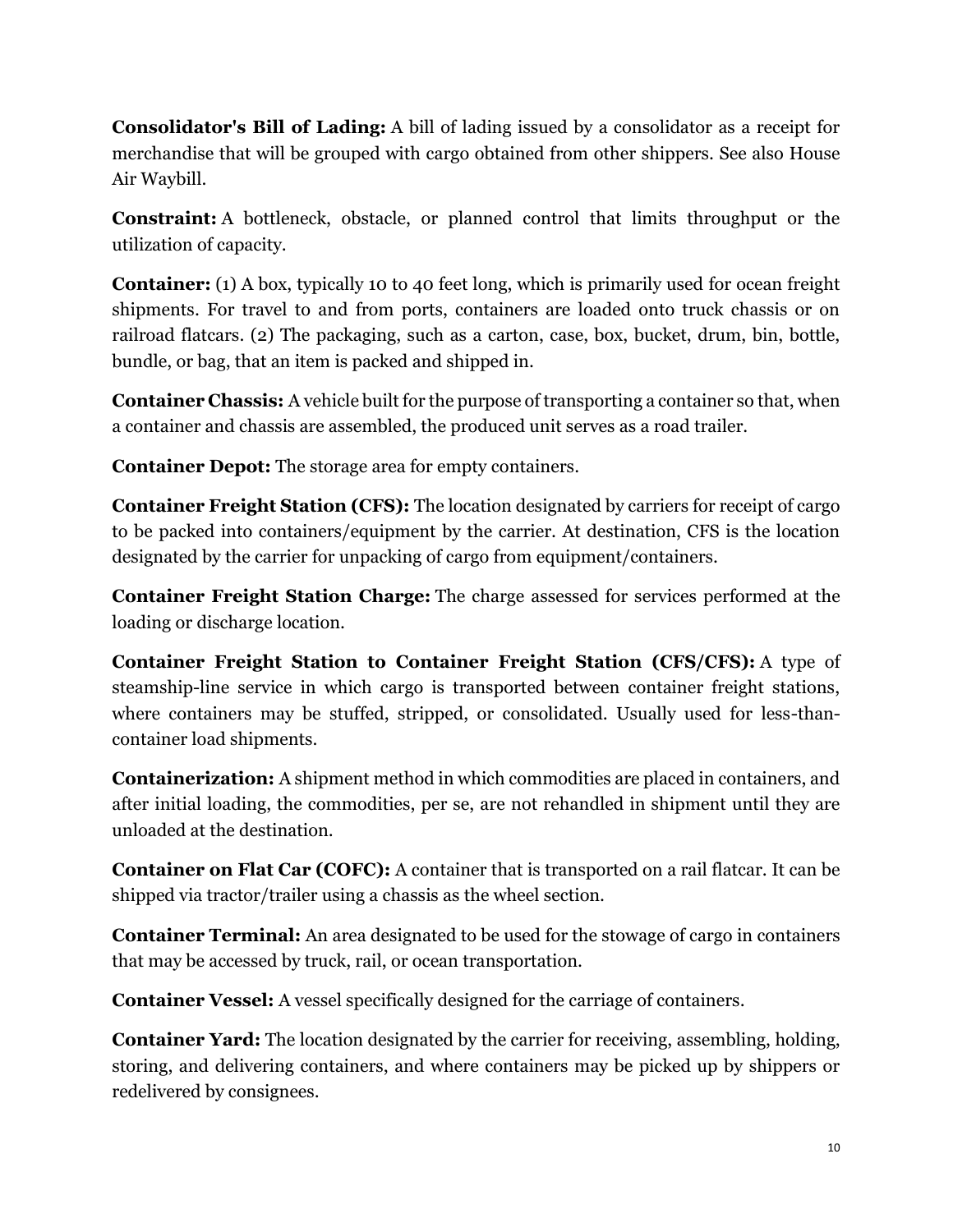**Contract:** An agreement between two or more competent persons or companies to perform or not to perform specific acts or services or to deliver merchandise. A contract may be oral or written. A purchase order, when accepted by a supplier, becomes a contract. Acceptance may be in writing or by performance, unless the purchase order requires acceptance in writing.

**Contract Carrier:** A for-hire carrier that does not serve the general public but serves shippers with whom the carrier has a continuing contract. The contract carrier must secure a permit to operate.

**Contract of Affreightment:** A contract between a cargo shipper and carrier for the transport of multiple cargoes over a period of time. Contracts are individually negotiated and usually include cargo description, quantities per shipment and in total, load and discharge ports, freight rates and duration of the contract.

**Conveyance:** The application used to describe the function of a vehicle of transfer.

**Core Competency:** Bundles of skills or knowledge sets that enable a firm to provide the greatest level of value to its customers in a way that's difficult for competitors to emulate and that provides for future growth. Core competencies are embodied in the skills of the workers and in the organization. They are developed through collective learning, communication, and commitment to work across levels and functions in the organization and with the customers and suppliers. A core competency could be the capability of a firm to coordinate and harmonize diverse production skills and multiple technologies. *To illustrate:* advanced casting processes for making steel require the integration of machine design with sophisticated sensors to track temperature and speed, and the sensors require mathematical modeling of heat transfer. For rapid and effective development of such a process, materials scientists must work closely with machine designers, software engineers, process specialists, and operating personnel. Core competencies are not directly related to the product or market.

**Cost and Freight (C & F):** The seller quotes a price that includes the cost of transportation to a specific point. The buyer assumes responsibility for loss and damage and pays for the insurance of the shipment.

**Cost, Insurance, Freight:** A freight term indicating that the seller is responsible for cost, the marine insurance, and the freight charges on an ocean shipment of goods.

**Country of Origin:** The country where the goods were manufactured.

**Courier Service:** A fast, door-to-door service for high-valued goods and documents; firms usually limit service to shipments weighing fifty pounds or less.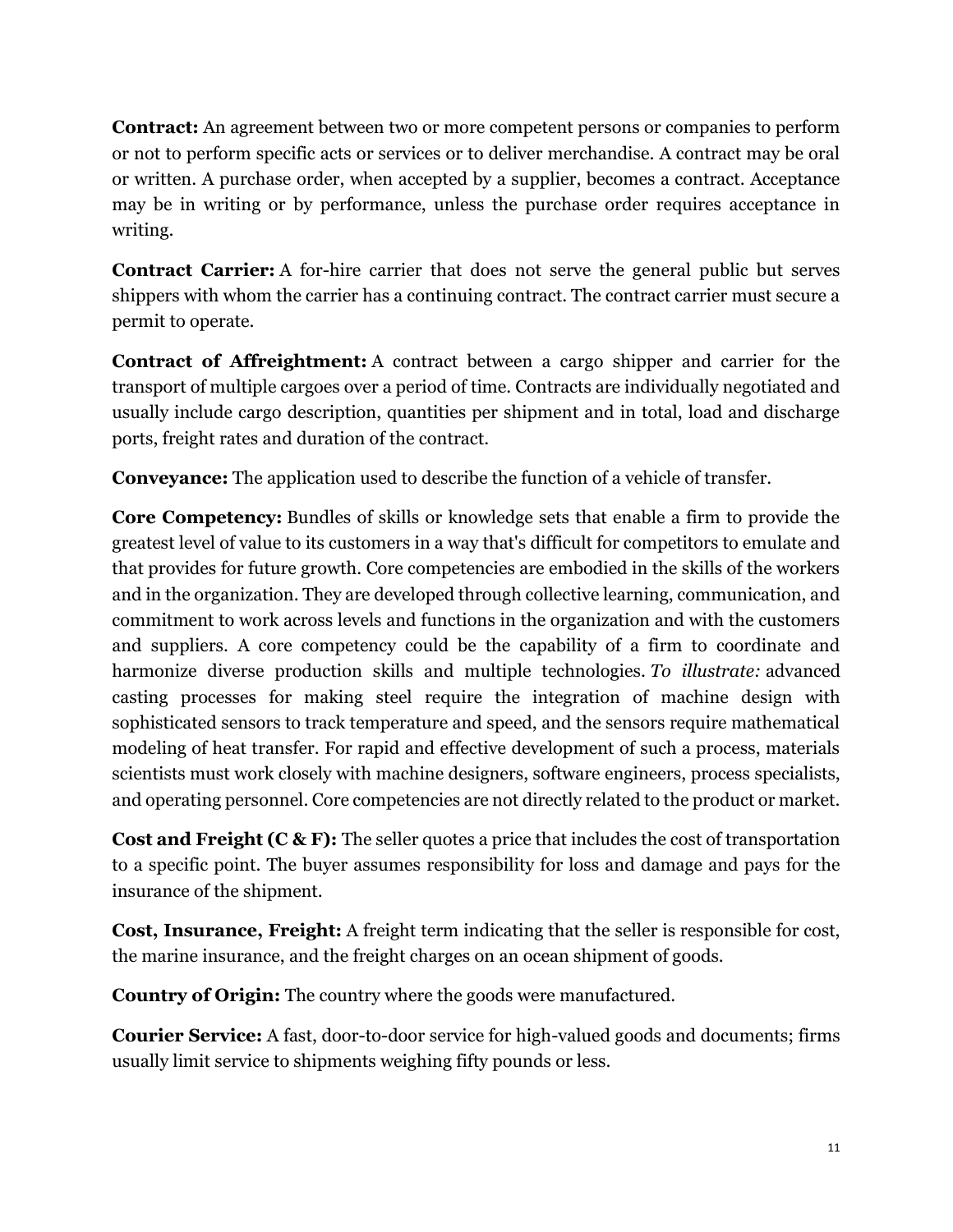**Crane:** A materials handling device that lifts heavy items. There are two types: bridge and stacker.

**Credit Level:** The amount of purchasing credit a customer has available. Usually defined by the internal credit department and reduced by any existing unpaid bills or open orders.

**Credit Terms:** The agreement between two or more enterprises concerning the amount and timing of payment for goods or services.

**Critical Differentiators:** This is what makes an idea, product, service, or business model unique.

**CRM:** *See [Customer Relationship Management \(CRM\).](http://www.inboundlogistics.com/cms/logistics-glossary/#Customer_Relationship_Management_(CRM))*

**Crossdock:** Crossdock operations in a warehouse involve moving goods between different trucks to consolidate loads without intermediate storage.

**Cross Docking:** A distribution system in which merchandise received at the warehouse or distribution center is not put away, but instead is readied for shipment to retail stores. Cross docking requires close synchronization of all inbound and outbound shipment movements. By eliminating the put-away, storage, and selection operations, it can significantly reduce distribution costs.

**Cross Sell:** The practice of attempting to sell additional products to a customer during a sales call. For example, when the CSR presents a camera case and accessories to a customer that is ordering a camera.

**Cubage:** Cubic volume of space being used or available for shipping or storage.

**Cube Out:** The situation when a piece of equipment has reached its volumetric capacity before reaching the permitted weight limit.

**Cube Utilization:** In warehousing, a measurement of the utilization of the total storage capacity of a vehicle or warehouse.

**Cubic Capacity:** The carrying capacity of a piece of equipment according to measurement in cubic feet.

**Cubic Space:** In warehousing, a measurement of space available, or required, in transportation and warehousing.

**Customer:** 1) In VMI, the trading partner or reseller, i.e., Wal-Mart, Safeway, or CVS. 2) In direct consumer, the end customer or user.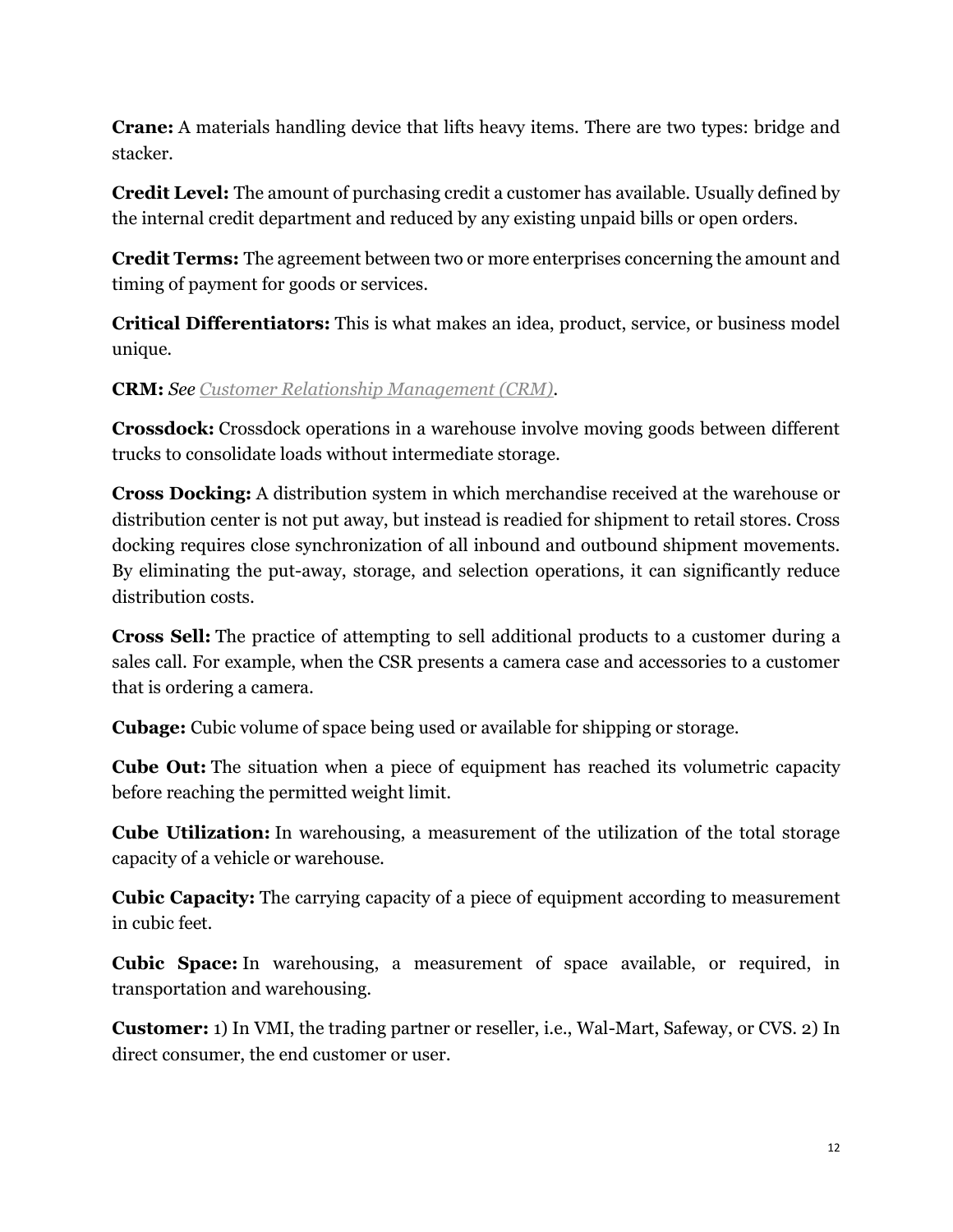**Customer Acquisition or Retention:** The rate at which new customers are acquired, or existing customers are retained. A key selling point to potential marquis partners.

**Customer Order:** An order from a customer for a particular product or a number of products. It is often referred to as an actual demand to distinguish it from a forecasted demand.

**Customer/Order Fulfillment Process:** A series of customers' interactions with an organization through the order-filling process, including product/service design, production and delivery, and order stats reporting.

**Customer Profitability:** The practice of placing a value on the profit generated by business done with a particular customer.

**Customer Relationship Management (CRM):** This refers to information systems that help sales and marketing functions as opposed to the ERP (Enterprise Resource Planning), which is for back-end integration.

**Customer Segmentation:** Dividing customers into groups based on specific criteria, such as products purchased, customer geographic location, etc.

**Customer Service:** The series of activities involved in providing the full range of services to customers.

**Customer Service Representative (CSR):** An individual who provides customer support via telephone in a call-center environment.

**Customs:** The authorities designated to collect duties levied by a country on imports and exports.

**Customs Broker:** A firm that represents importers/exporters in dealings with customs. Normally responsible for obtaining and submitting all documents for clearing merchandise through customs, arranging inland transport, and paying all charges related to these functions.

**Customs Clearance:** The act of obtaining permission to import merchandise from another country into the importing nation.

**Customs Invoice:** A document that contains a declaration by the seller, the shipper, or the agent as to the value of the shipment.

**CWT:** The abbreviation for hundredweight, which is the equivalent of 100 pounds. *See Hundredweight.*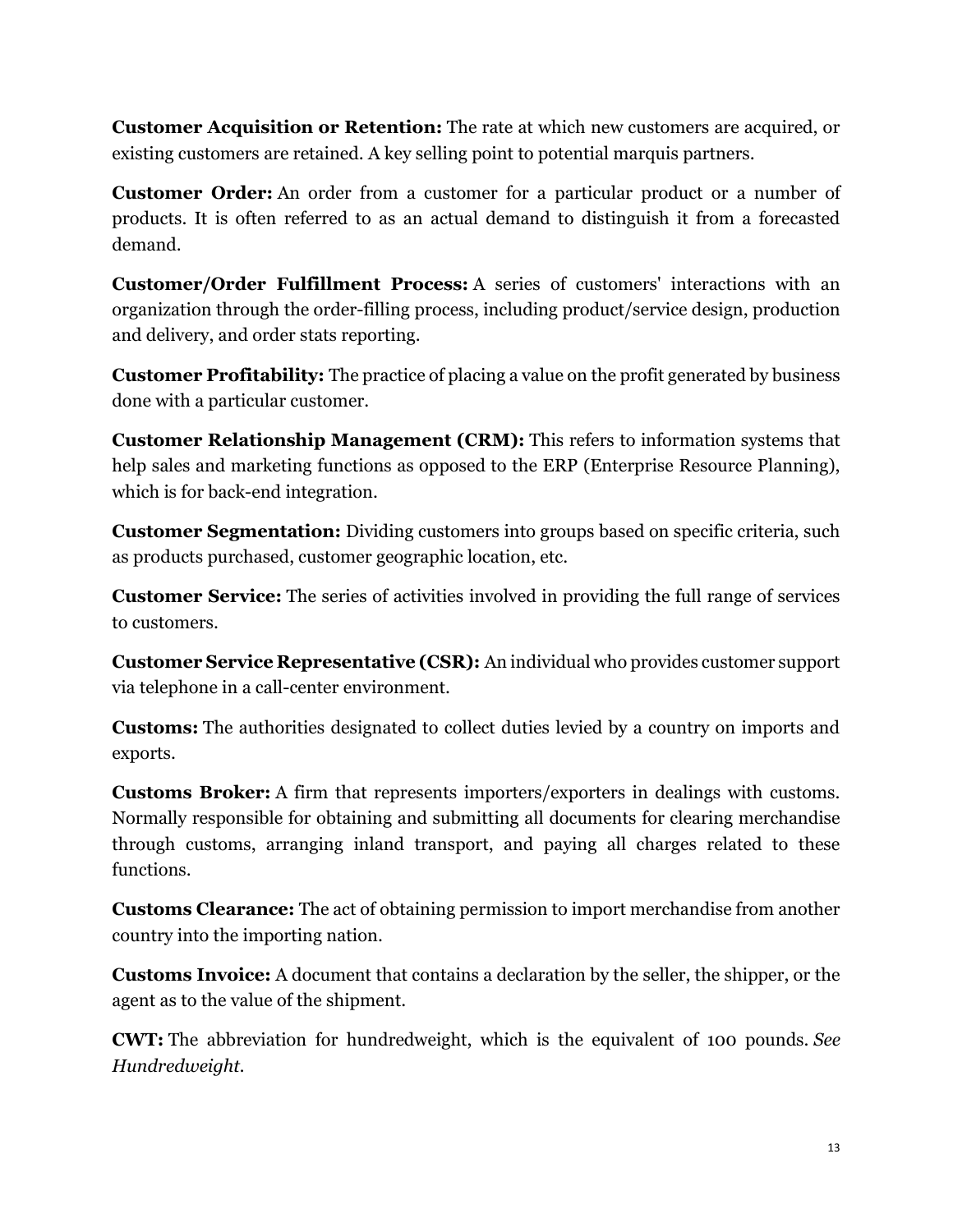# D

**Dangerous Goods:** Articles or substances capable of posing a significant risk to health, safety, or property, and that ordinarily require special attention when transported. *See also Hazardous Goods*.

**Dashboard:** A performance measurement tool used to capture a summary of the key performance indicators/metrics of a company. Metrics dashboards/scorecards should be easy to read and usually have red, yellow, green indicators to flag when the company is not meeting its metrics targets. Ideally, a dashboard/scoreboard should be cross functional in nature and include both financial and non-financial measures. In addition, scorecards should be reviewed regularly - at least on a monthly basis, and weekly in key functions such as manufacturing and distribution where activities are critical to the success of a company. The dashboards/scorecards philosophy can also be applied to external supply chain partners like suppliers to ensure that their objectives and practices align. *Synonym: Scorecard.*

**Database:** Data stored in computer-readable form, usually indexed or sorted in a logical order by which users can find a particular item of data they need.

**DC:** \**See [Distribution Center \(DC\)](http://www.inboundlogistics.com/cms/logistics-glossary/#Distribution_Center_(DC))*

**Deadhead:** The return of an empty transportation container to its point of origin. *See [Backhaul.](http://www.inboundlogistics.com/cms/logistics-glossary/#Backhaul)*

**Declaration of Dangerous Goods:** To comply with the U.S. regulations, exporters are required to provide special notices to inland and ocean transport companies when goods are hazardous.

**Declared Value for Carriage:** The value of the goods, declared by the shipper on a bill of lading, for the purpose of determining a freight rate or the limit of the carrier's liability.

**Delivery Appointment:** The time agreed upon between two enterprises for goods or transportation equipment to arrive at a selected location.

**Delivery-Duty-Paid:** Supplier/manufacturer arrangement in which suppliers are responsible for the transport of the goods they've produced, which are being sent to a manufacturer. This responsibility includes tasks such as ensuring that products get through Customs.

**Delivery Instructions:** A document issued to a carrier to pick up goods at a location anddeliver them to another location. *See also Delivery Order*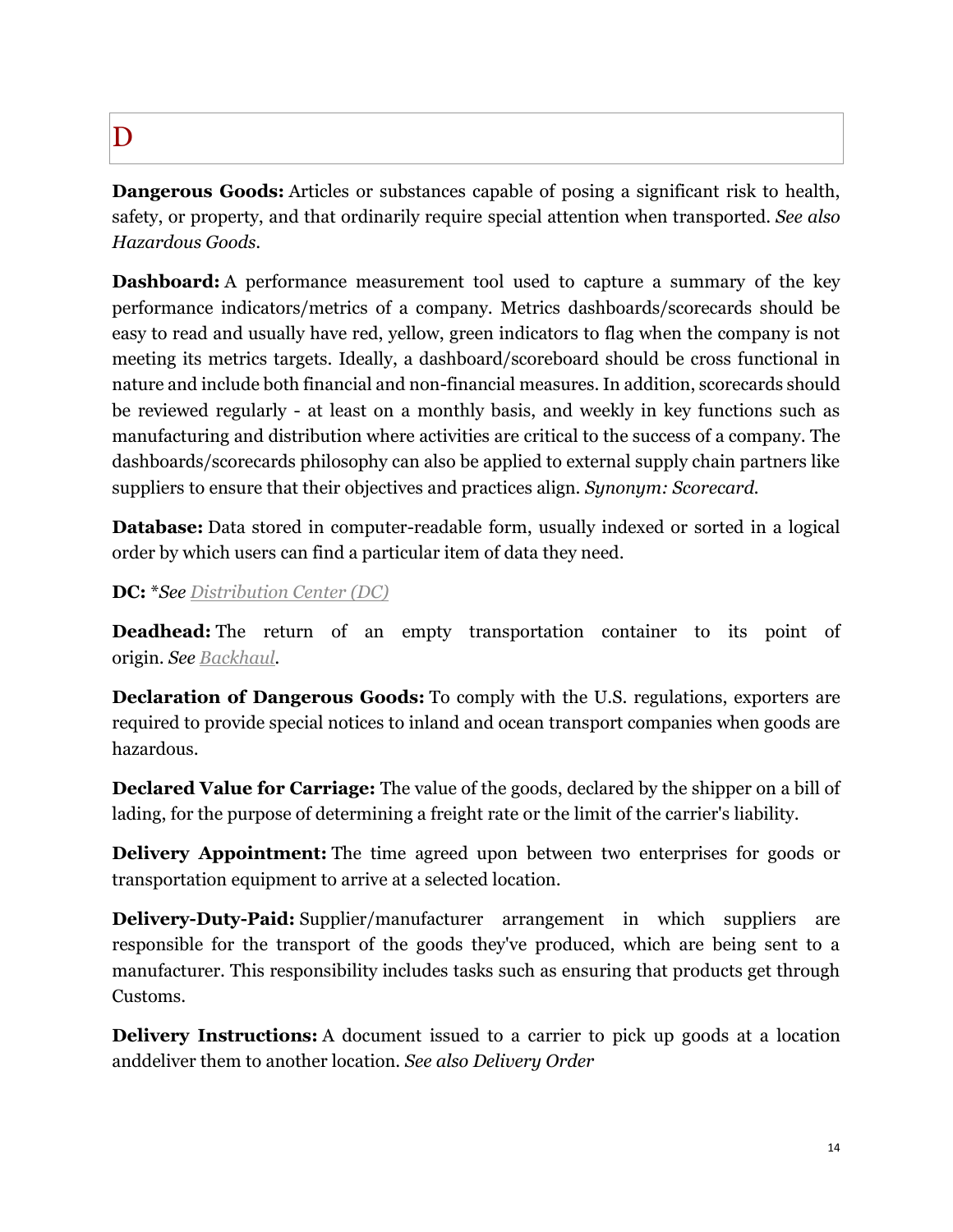**Delivery Order:** A document issued by the customs broker to the ocean carrier as authority to release the cargo to the appropriate party.

**Demurrage:** The carrier charges and fees applied when rail freight cars and ships are retained beyond a specified loading or unloading time. *Also see: Detention, Express.*

**Density:** A physical characteristic measuring a commodity's mass per unit volume or pounds per cubic foot; an important factor in ratemaking, since density affects the utilization of a carrier's vehicle.

**Density rate:** A rate based upon the density and shipment weight.

**Destination:** The location designated as a receipt point for goods/shipment.

**Detention:** The carrier charges and fees applied when rail freight cars and ships are retained beyond a specified loading or unloading time. *Also see: [Demurrage, Express](http://www.inboundlogistics.com/cms/logistics-glossary/#Demurrage,_Express)*.

**Dispatching:** The carrier activities involved with controlling equipment; involves arranging for fuel, drivers, crews, equipment, and terminal space.

**Distribution:** Outbound logistics, from the end of the production line to the end user. The activities associated with the movement of material, usually finished goods or service parts, from the manufacturer to the customer. These activities encompass the functions of transportation, warehousing, inventory control, material handling, order administration, site and location analysis, industrial packaging, data processing, and the communications network necessary for effective management. It includes all activities related to physical distribution, as well as the return of goods to the manufacturer. In many cases, this movement is made through one or more levels of fieldwarehouses. *Synonym: Physical Distribution*. The systematic division of a whole into discrete parts having distinctive characteristics.

**Distribution Center (DC):** The warehouse facility which holds inventory from manufacturing pending distribution to the appropriate stores.

**Distribution Warehouse:** A finished goods warehouse from which a company assembles customer orders.

**Distributor:** A business that does not manufacture its own products, but purchases and resells these products. Such a business usually maintains a finished goods inventory. *Synonym: Wholesaler.*

**Diversion:** The process of changing the destination and/or the consignee while the shipment is enroute.

**DOA:** *See Dead on Arrival.*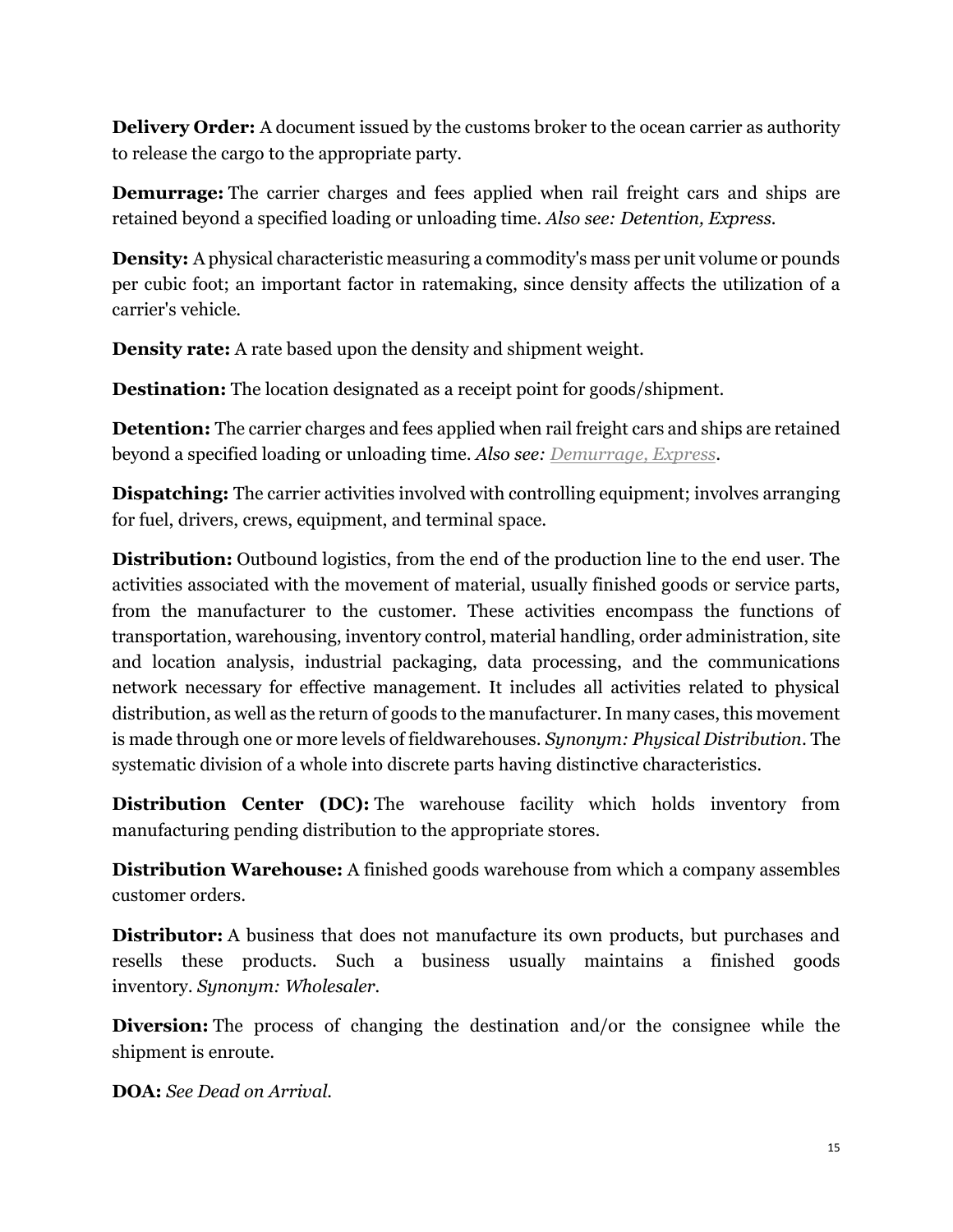**Document:** In EDI, a form, such as an invoice or purchase order, that trading partners have agreed to exchange and that the EDI software handles within its compliance-checking logic.

**Documentation:** The papers attached or pertaining to goods requiring transportation and/or transfer of ownership.

**Door to Door:** The through-transport of goods from consignor to consignee.

**Door to Port:** The through transport service from consignor to port of importation.

**Drayage:** The service offered by a motor carrier for pick-up and delivery of ocean containers or rail containers. Drayage agents usually handle full-load containers for ocean and rail carriers.

**Drayage Firms:** Motor carriers that provide local pickup and delivery of trailers and containers (on chassis)

**Driving Time Regulations:** U.S. Department of Transportation rules that limit the maximum time a driver may drive in interstate commerce; the rules prescribe both daily and weekly maximums.

**Drop:** A situation in which an equipment operator deposits a trailer or boxcar at a facility at which it is to be loaded or unloaded.

**Drop Ship:** To take the title of the products but not actually handle, stock, or deliver it, e.g., to have one supplier ship directly to another or to have a supplier ship directly to the buyer's customer.

**Dunnage:** The packing material used to protect a product from damage during transport.

**DUNS Number:** A coded, numerical representation assigned to a specific company (USA).

**Duty:** A tax imposed by a government on merchandise imported from another country.

## E

**EDI:** *See [Electronic Data Interchange \(EDI\).](http://www.inboundlogistics.com/cms/logistics-glossary/#Electronic_Data_Interchange_(EDI))*

**EDI Interchange:** Communication between partners in the form of a structured set of messages and service segments starting with an interchange control header and ending with an interchange control trailer. In the context of X.400 EDI messaging, the contents of the primary body of an EDI message.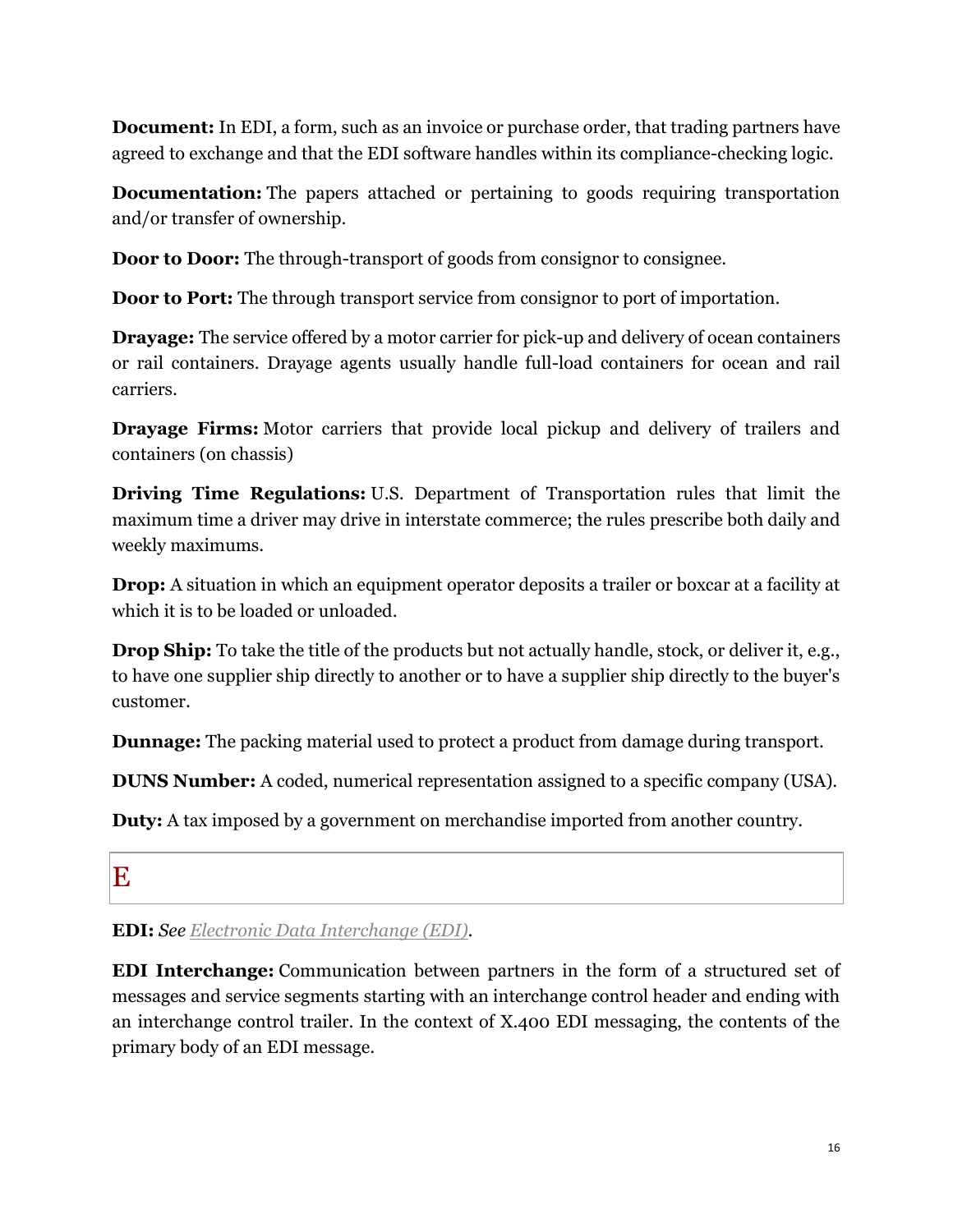**EDI Standards:** Criteria that define the data content and format requirements for specific business transactions (e.g., purchase orders). Using standard formats allows companies to exchange transactions with multiple trading partners more easily. *Also see: [American](http://www.inboundlogistics.com/cms/logistics-glossary/#American_National_Standards_Institute)  [National Standards Institute.](http://www.inboundlogistics.com/cms/logistics-glossary/#American_National_Standards_Institute)*

**EDI Transmission:** A functional group of one or more EDI transactions that are sent to the same location in the same transmission, and are identified by a functional group header and trailer.

#### **EFT:** *See [Electronic Funds Transfer \(EFT\).](http://www.inboundlogistics.com/cms/logistics-glossary/#Electronic_Funds_Transfer_(EFT))*

**Electronic Data Interchange (EDI):** Intercompany, computer-to-computer transmission of business information in a standard format. For EDI purists, computer to computer means direct transmission from the originating application program to the receiving or processing application program. An EDI transmission consists only of business data, not any accompanying verbiage or free-form messages. Purists might also contend that a standard format is one that is approved by a national or international standards organization, as opposed to formats developed by industry groups or companies.

**Electronic Funds Transfer (EFT):** A computerized system that processes financial transactions and information about these transactions or performs the exchange of value. Sending payment instructions across a computer network, or the company-to-company, company-to-bank, or bank-to bank electronic exchange of value.

**Electronic Mail (E-Mail):** The computer-to-computer exchange of messages. E-mail is usually unstructured (free-form) rather than in a structured format. X.400 has become the standard for e-mail exchange.

#### **E-Mail:** *See [Electronic Mail](http://www.inboundlogistics.com/cms/logistics-glossary/#Electronic_Mail)*

**Embargo:** A prohibition upon exports or imports, either with specific products or specific countries.

**Enroute:** A term used for goods in transit or on the way to a destination.

**Equipment:** The rolling stock carriers use to facilitate the transportation services that they provide, including containers, trucks, chassis, vessels, and airplanes, among others.

**Equipment I.D.:** An identifier assigned by the carrier to a piece of equipment. *See also Container ID.*

**Equipment Positioning:** The process of placing equipment at a selected location.

**ERP:** *See [Enterprise Resource Planning System \(ERP\).](http://www.inboundlogistics.com/cms/logistics-glossary/#Enterprise_Resource_Planning_System_(ERP))*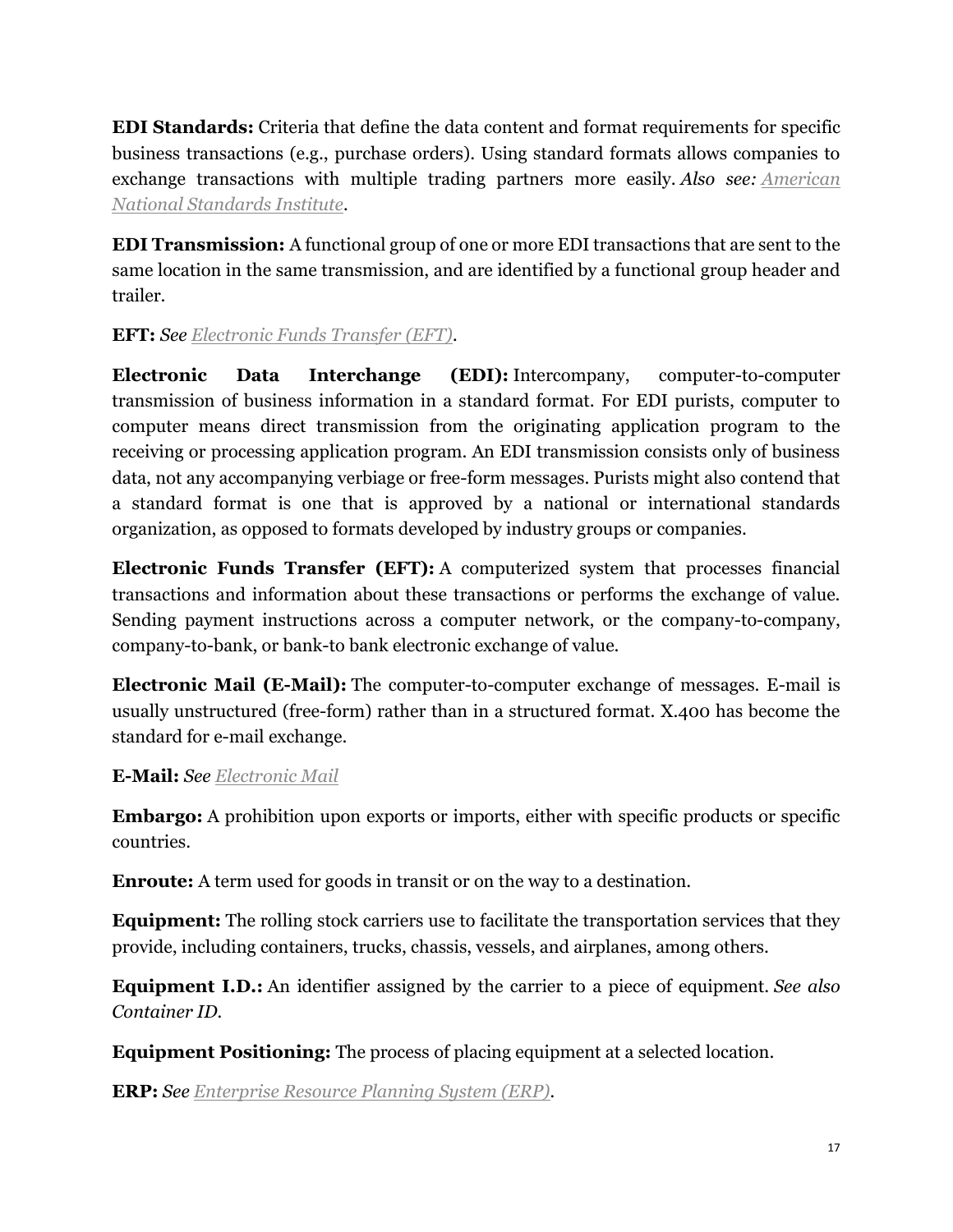#### **ERS:** *See [Evaluated Receipts Settlement \(ERS\).](http://www.inboundlogistics.com/cms/logistics-glossary/#Evaluated_Receipts_Settlement_(ERS))*

**ETA:** The Estimated Time of Arrival.

**Exception Rate:** A deviation from the class rate; changes (exceptions) made to the classification.

**Exclusive Use:** Vehicles that a carrier assigns to a specific shipper for its exclusive use.

**Exempt Carrier:** A for-hire carrier that is free from economic regulation. Trucks hauling certain commodities are exempt from Interstate Commerce Commission economic regulation. By far, the largest portion of exempt carriers transports agricultural commodities or seafood.

**Expediting:** (1) Moving shipments through regular channels at an accelerated rate. (2) To take extraordinary action because of an increase in relative priority. *Synonym: Stock chase*

**Export:** To send goods and services to another country.

**Ex Works:** The price that the seller quotes applies only at the point of origin. The buyer takes possession of the shipment at the point of origin and bears all costs and risks associated with transporting the goods to the destination.

**4PL:** \**See [Fourth Party Logistics \(4PL\)](http://www.inboundlogistics.com/cms/logistics-glossary/#Fourth_Party_Logistics_(4PL))*

## F

**Fabricator:** A manufacturer that turns the product of a raw materials supplier into a larger variety of products. A fabricator may turn steel rods into nuts, bolts, and twist drills, or may turn paper into bags and boxes.

**Facilities:** The physical plant, distribution centers, service centers, and related equipment.

**Final Destination:** The last stopping point for a shipment.

**Flatbed:** A flatbed, also called a haul brite, is a type of trailer on a truck that consists of a floor and no enclosure.

**Flatcar:** A railcar without sides, used for hauling machinery.

**FOB:** A term of sale defining who is to incur transportation charges for the shipment, who is to control the shipment movement, or where title to the goods passes to the buyer; originally meant "free on board ship." *See [Free on Board.](http://www.inboundlogistics.com/cms/logistics-glossary/#Free_on_Board)*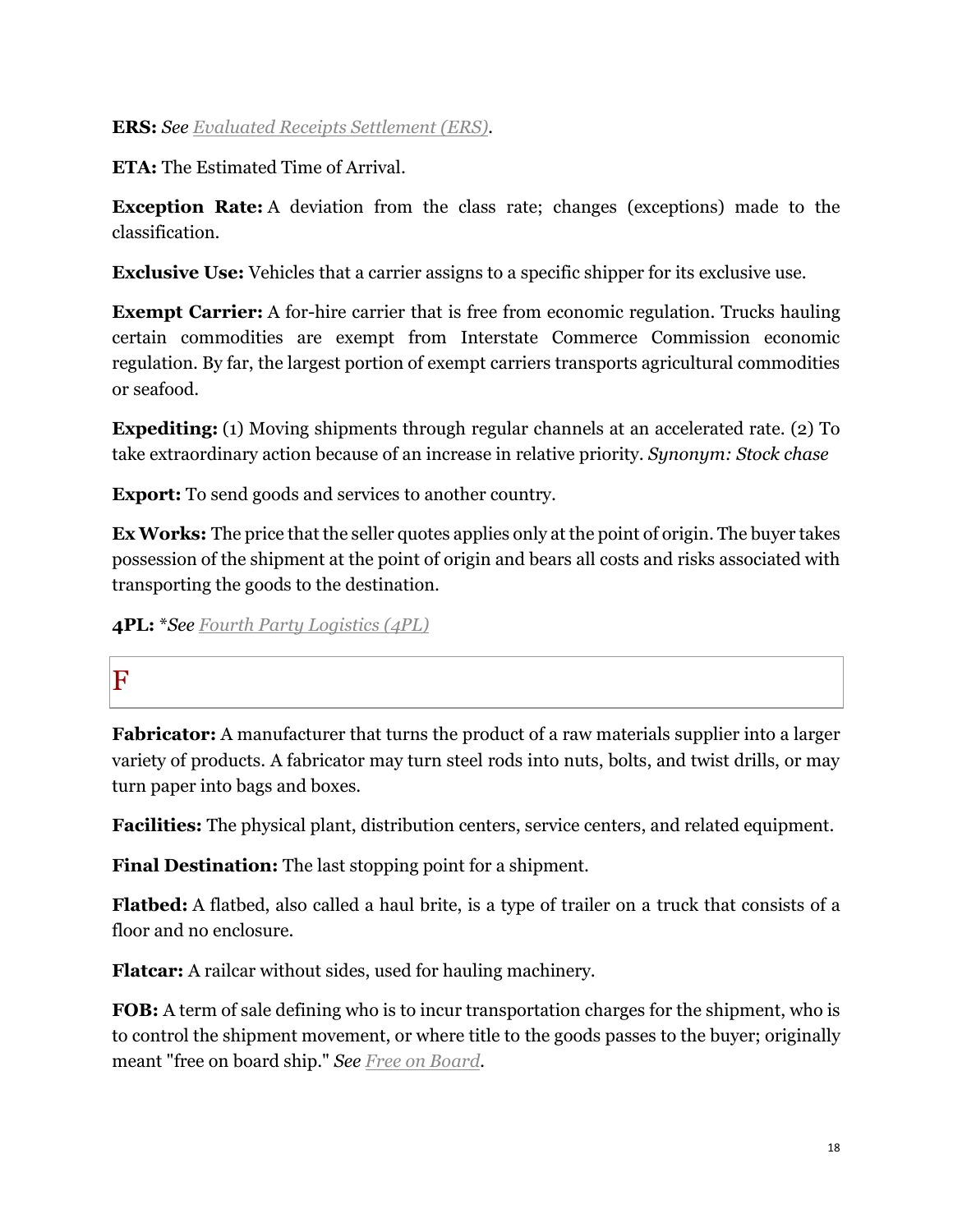**FOB Destination:** Title passes at destination, and seller has total responsibility until shipment is delivered.

**FOB Origin:** Title passes at origin, and buyer has total responsibility over the goods while in shipment.

**Forecast:** An estimate of future demand. A forecast can be constructed using quantitative methods, qualitative methods, or a combination of methods, and can be based on extrinsic (external) or intrinsic (internal) factors. Various forecasting techniques attempt to predict one or more of the four components of demand: cyclical, random, seasonal, and trend.

**Forecasting:** Predictions of how much of a product will be purchased by customers. Relies upon both quantitative and qualitative methods. *Also see: [Forecast.](http://www.inboundlogistics.com/cms/logistics-glossary/#Forecast)*

**For-Hire Carrier:** A carrier that provides transportation service to the public on a fee basis.

**Forklift Truck:** A machine-powered device used to raise and lower freight and to move freight to different warehouse locations.

**Fourth Party Logistics (4PL):** Differs from third party logistics in the following ways: (1) 4PL organization is often a separate entity established as a joint venture or long-term contract between a primary client and one or more partners; (2) 4PL organization acts as a single interface between the client and multiple logistics service providers; (3) All aspects (ideally) of the client's supply chain are managed by the 4PL organization; (4) It is possible for a major third party logistics provider to form a 4PL organization within its existing structure (*Strategic Supply Chain Alignment*; John Gattorna).

**Free on Board (FOB):** Contractual terms between a buyer and a seller that define where title transfer takes place.

**Free Time:** The period of time allowed for the removal or accumulation of cargo before charges become applicable.

**Freight:** Goods being transported from one place to another.

**Freight Bill:** The carrier's invoice for payment of transport services rendered.

**Freight-All-Kinds (FAK):** An approach to rate making whereby the ante is based only upon the shipment weight and distance; widely used in TOFC service.

**Freight Carriers:** Companies that haul freight, also called "for-hire" carriers. Methods of transportation include trucking, railroads, airlines, and sea borne shipping.

**Freight Charge:** The rate established for transporting freight.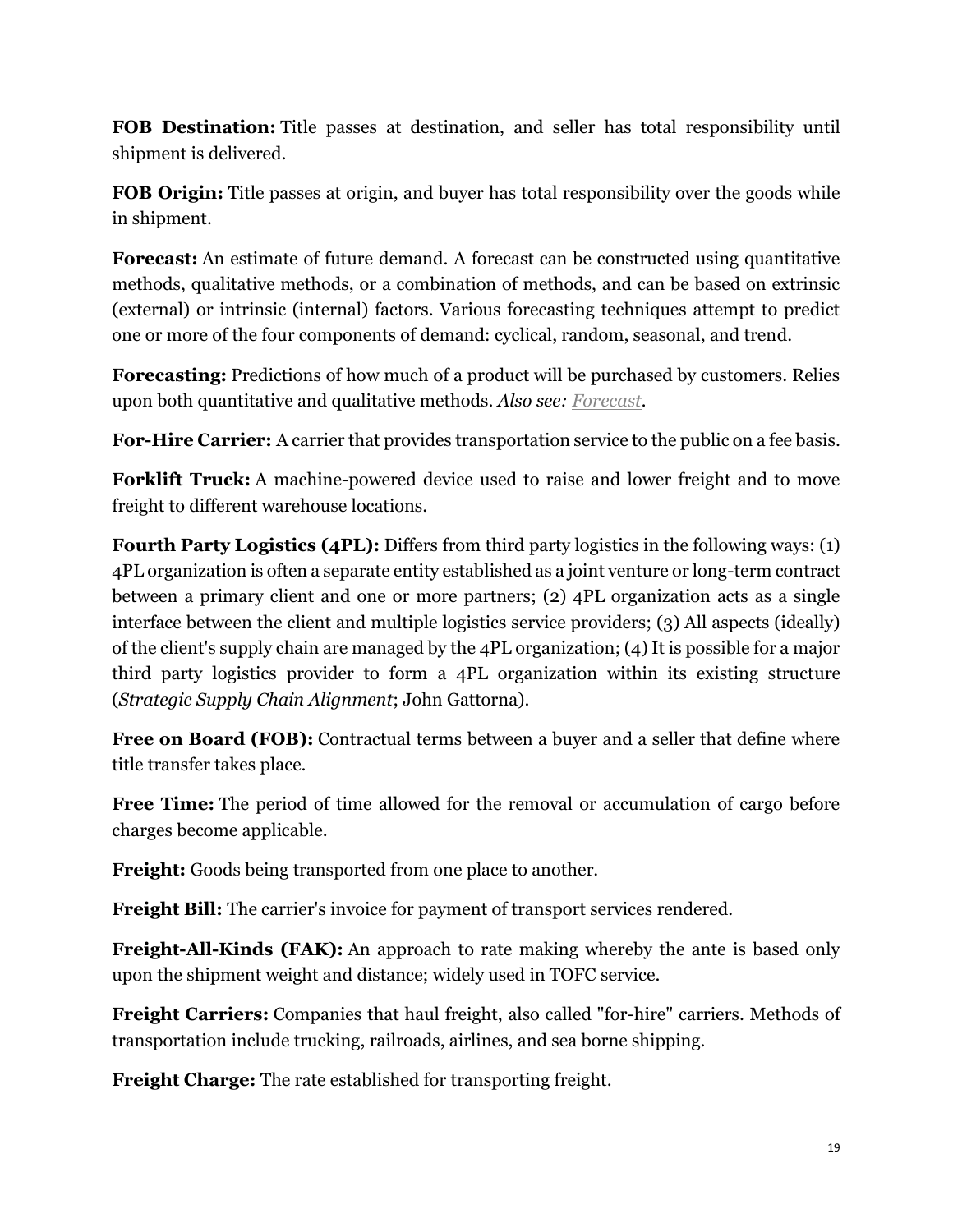**Freight Collect:** The freight and charges to be paid by the consignee.

**Freight Consolidation:** The grouping of shipments to obtain reduced costs or improved utilization of the transportation function. Consolidation can occur by market area grouping, grouping according to scheduled deliveries, or using third party pooling services such as public warehouses and freight forwarders.

**Freight Forwarder:** An organization which provides logistics services as an intermediary between the shipper and the carrier, typically on international shipments. Freight forwarders provide the ability to respond quickly and efficiently to changing customer and consumer demands and international shipping (import/export) requirements.

**Freight Prepaid:** The freight and charges to be paid by the consignor.

**Freight Quotation:** A quotation from a carrier or forwarder covering the cost of transport between two specified locations.

**Fronthaul:** The first leg of the truck trip that involves hauling a load or several loads to targeted destinations.

**FTL:** *See [Full Truck Load.](http://www.inboundlogistics.com/cms/logistics-glossary/#Full_Truck_Load)*

**Full Containerload (FCL):** A term used when goods occupy a whole container.

**Full Truckload (FTL):** Same as Full Containerload, but in reference to motor carriage instead of containers.

### G

**General-Commodities Carrier:** A common motor carrier that has operating authority to transport general commodities, or all commodities not listed as special commodities.

**General-Merchandise Warehouse:** A warehouse used to store goods that are readily handled, are packaged, and do not require a controlled environment.

**Gondola:** A railcar with a flat platform and sides three to five feet high, used for top loading long, heavy items.

**Goods:** A term associated with more than one definition: 1) Common term indicating movable property, merchandise, or wares. 2) All materials which are used to satisfy demands. 3) Whole or part of the cargo received from the shipper, including any equipment supplied by the shipper.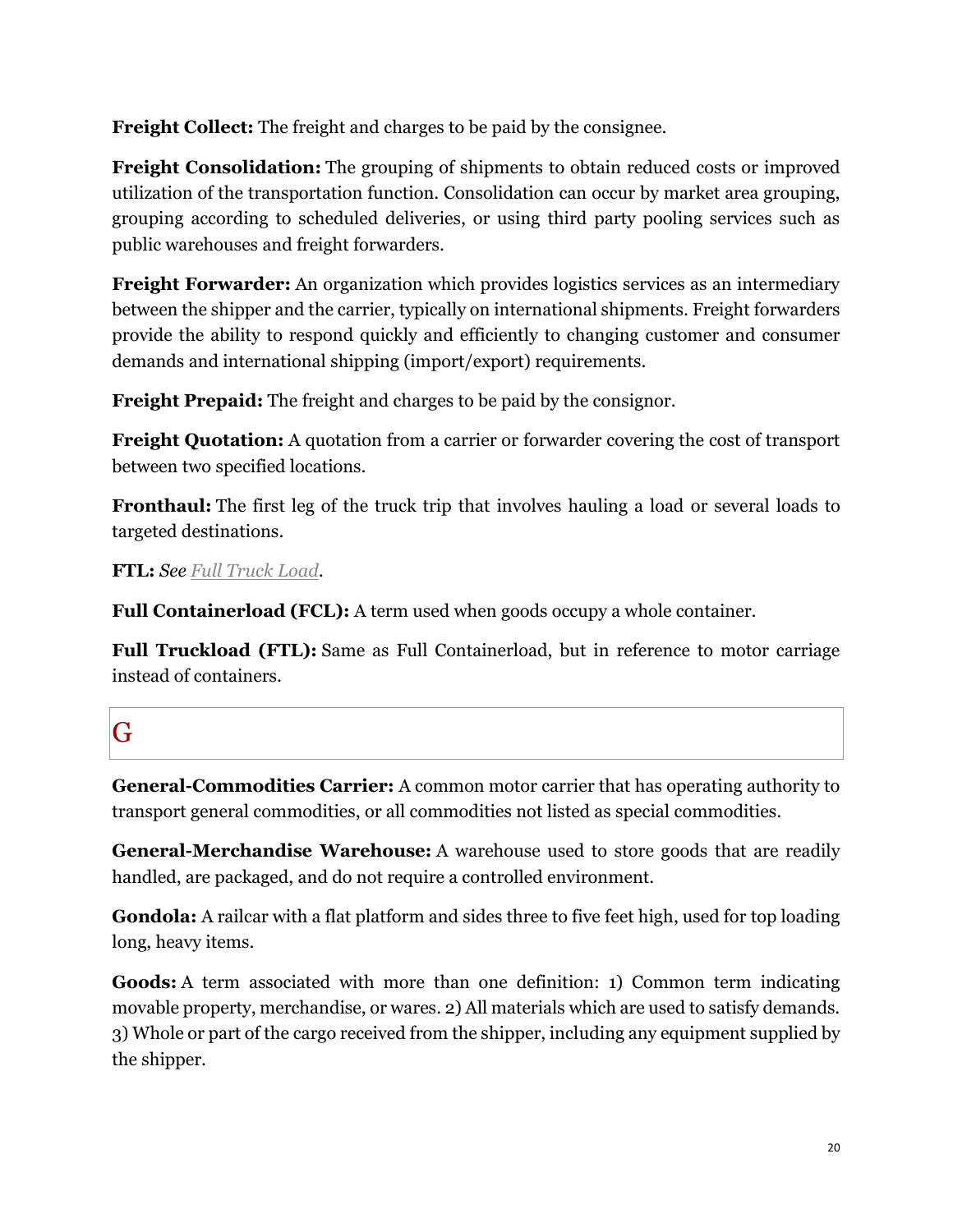**Gross Margin:** The difference between total revenue and the cost-of-goods sold. *Synonym: Gross Profit Margin.*

**Gross Weight:** The total weight of the vehicle and the payload of freight or passengers.

## $H$

**Handling Costs:** The cost involved in moving, transferring, preparing, and otherwise handling inventory.

**Hard Copy:** Computer output printed on paper.

**Harmonized Commodity Description & Coding System (Harmonized Code):**An international classification system that assigns identification numbers to specific products. The coding system ensures that all parties in int'l. trade use a consistent classification for the purposes of documentation, statistical control, and duty assessment.

**Hazardous Goods:** Articles or substances capable of posing a significant risk to health, safety, or property, and that ordinarily require special attention when transported. Also called Dangerous Goods.

**Hazardous Material:** A substance or material which the Department of Transportation has determined to be capable of posing a risk to health, safety, and property when stored or transported in commerce.

**Hi-Low:** Usually refers to a forklift truck on which the operator must stand rather than sit.

**Home Page:** The starting point for a web site. It's the page that's retrieved and displayed by default when a user visits a web site. The default home-page name for a server depends on the server's configuration. On many web servers, it is index.html or default.htm. Some web servers support multiple home pages.

**Hopper Cars:** Railcars that permit top loading and bottom unloading of bulk commodities; some hopper cars have permanent tops with hatches to provide protection against the elements.

**Hub:** 1) A large retailer or manufacturer having many trading partners. 2) A reference for a transportation network as a "hub and spoke" which is common in the airline and trucking industry. For example, a hub airport serves as the focal point for the origin and termination of long-distance flights where flights from outlying areas are fed into the hub airport for connecting flights. 3) A common connection point for devices in a network. 4) A web "hub" is one of the initial names for what is now known as a "portal." It came from the creative idea of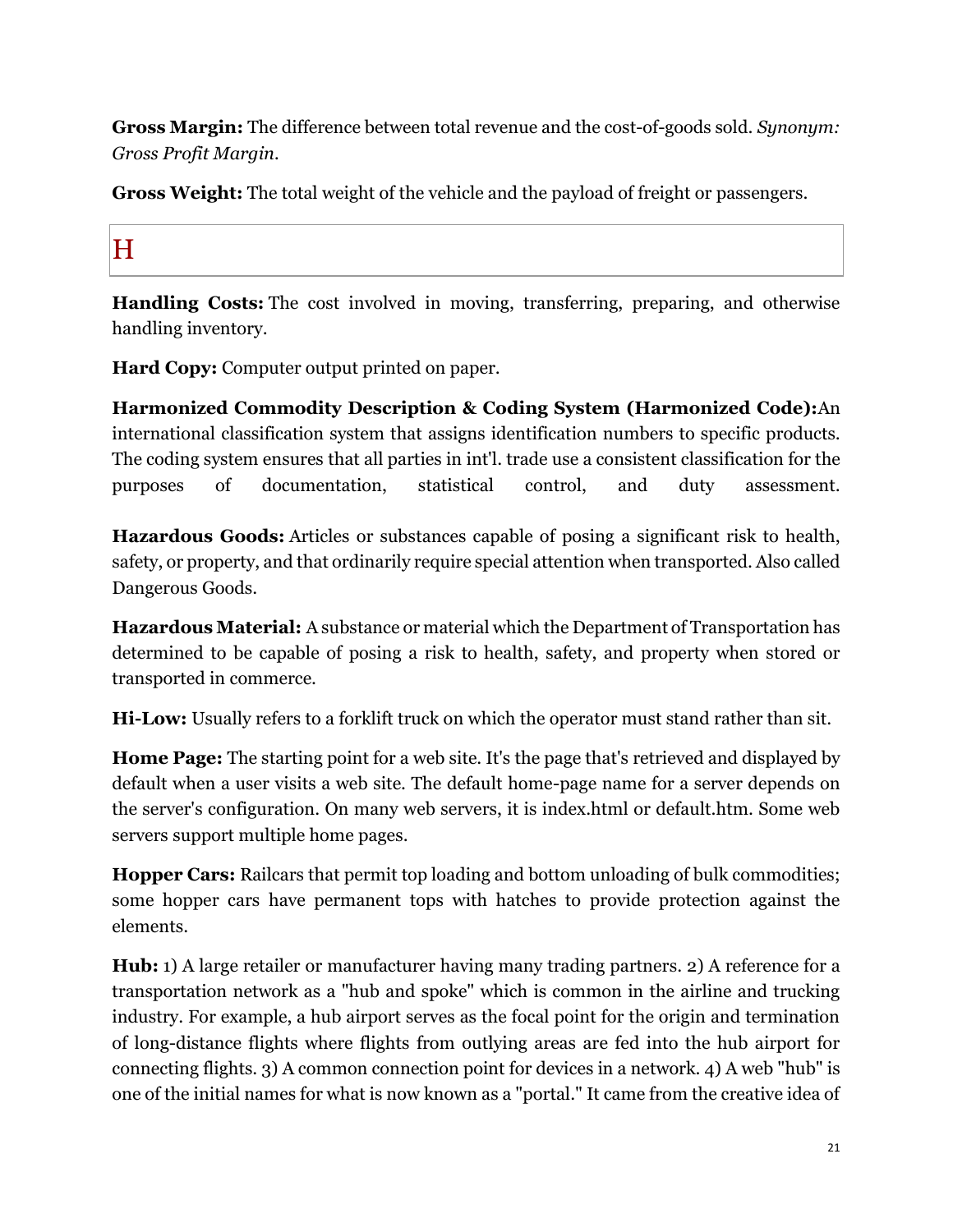producing a web site which would contain many different "portal spots" (small boxes that looked like ads with links to different, yet related content). This content, combined with Internet technology, made the idea a milestone in the development and appearance of web sites, primarily due to the ability to display a lot of useful content and store one's preferred information on a secured server. The web term "hub" was replaced with portal. **5)** An Internet web site that provides a central repository for data or a central planning capability in an industry or supply network.

**Hundredweight (CWT):** a pricing unit used in transportation (equal to 100 pounds).

# I

**Import:** Movement of products from one country into another. The import of automobiles from Germany into the US is an example.

**In Bond:** Goods are held or transported In-Bond under customs control either until import duties or other charges are paid, or to avoid paying the duties or charges until a later date.

**Inbound logistics:** The management of materials from suppliers and vendors into production processes or storage facilities.

**Incentive Rate:** A rate that induces the shipper to ship heavier volumes per shipment.

**INCOTERMS:** International terms of sale developed by the International Chamber of Commerce to define sellers' and buyers' responsibilities.

**Inspection Certificate:** A document certifying that merchandise (such as perishable goods) was in good condition immediately prior to shipment.

**Insurance:** A system of protection against loss under which a number of parties agree to pay certain sums (premiums) for a guarantee that they will be compensated under certain conditions for specified loss and damage.

**Insurance Certificate:** A document issued to the consignee to certify that insurance is provided to cover loss of or damage to the cargo while in transit.

**Interline:** Two or more motor carriers working together to haul a shipment to a destination. Carriers may interchange equipment but usually they rehandle the shipment without transferring the equipment.

**Intermodal Marketing Company (IMC):** An intermediary that sells intermodal services to shippers.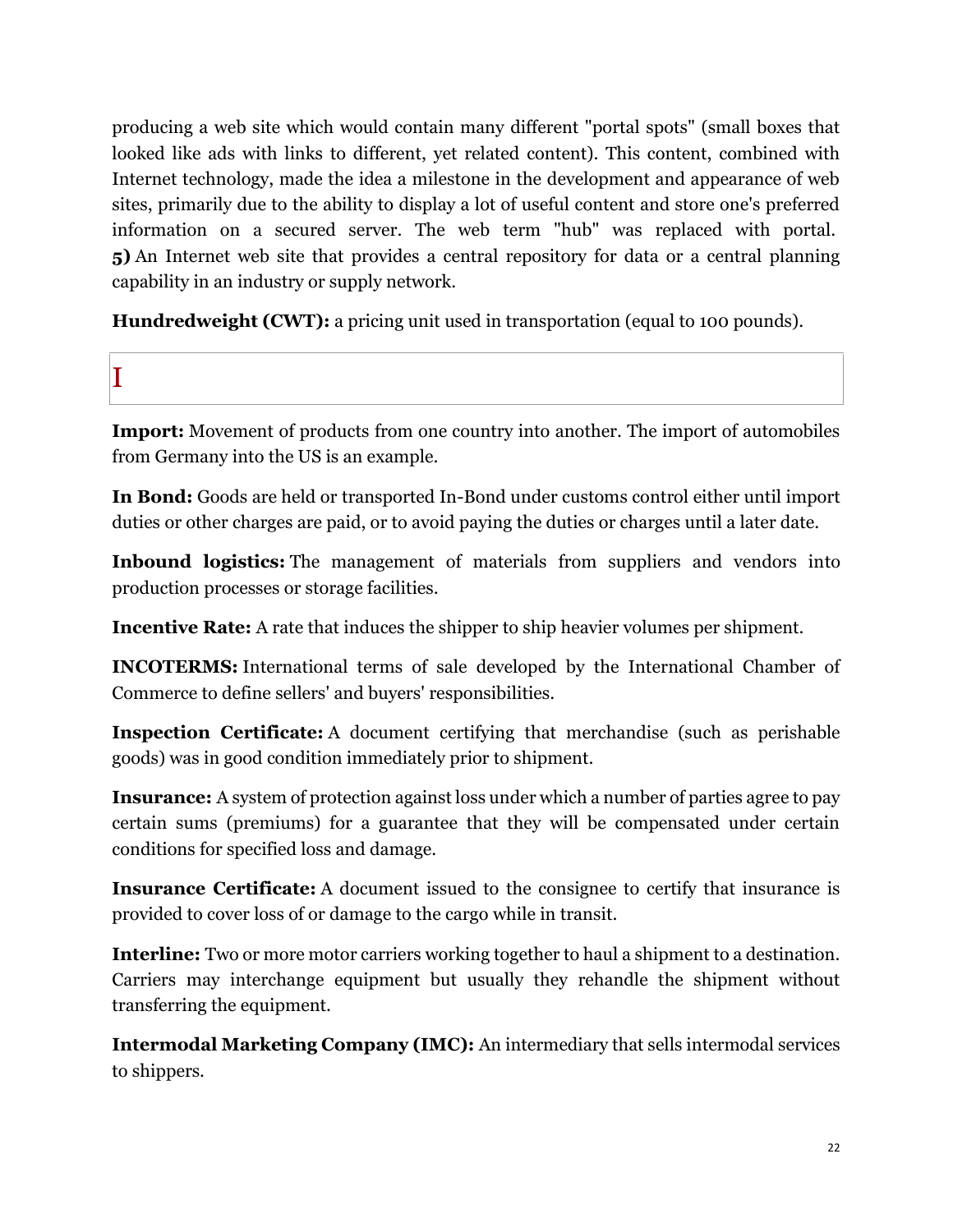**Intermodal Transportation:** Transporting freight by using two or more transportation modes, such as by truck and rail or truck and oceangoing vessel.

**Interstate Commerce:** The transportation of persons or property between states; in the course of the movement, the shipment crosses a state boundary.

**Intrastate Commerce:** The transportation of persons or property between points within a state. A shipment between two points within a state may be interstate if the shipment had a prior or subsequent move outside of the state and the shipper intended an interstate shipment at time of shipment.

**Inventory:** Raw materials, work in process, finished goods, and supplies required for creation of a company's goods and services. The number of units and/or value of the stock of goods held by a company.

**Invoice:** A detailed statement showing goods sold or shipped and amounts for each. The invoice is prepared by the seller and acts as the document that the buyer will use to make payment.

**ISO 9000:** A series of quality assurance standards compiled by the Geneva, Switzerlandbased International Standards Organization. In the United States, ISO is represented by the American National Standards Institute based in Washington, DC.

## $\bf J$

**Just In Time (JIT):** An inventory control system that controls material flow into assembly and manufacturing plants by coordinating demand and supply to the point where desired materials arrive just in time for use. An inventory reduction strategy that feeds production lines with products delivered just in time. Developed by the auto industry, it refers to shipping goods in smaller, more frequent lots.

## K

**Key Performance Indicator (KPI):** A measure which is of strategic importance to a company or department. For example, a supply chain flexibility metric is Supplier On-Time Delivery Performance which indicates the percentage of orders that fulfilled on or before the original requested date. *Also see: Scorecard.*

**KPI:** *See [Key Performance Indicator](http://www.inboundlogistics.com/cms/logistics-glossary/#Key_Performance_Indicator)*.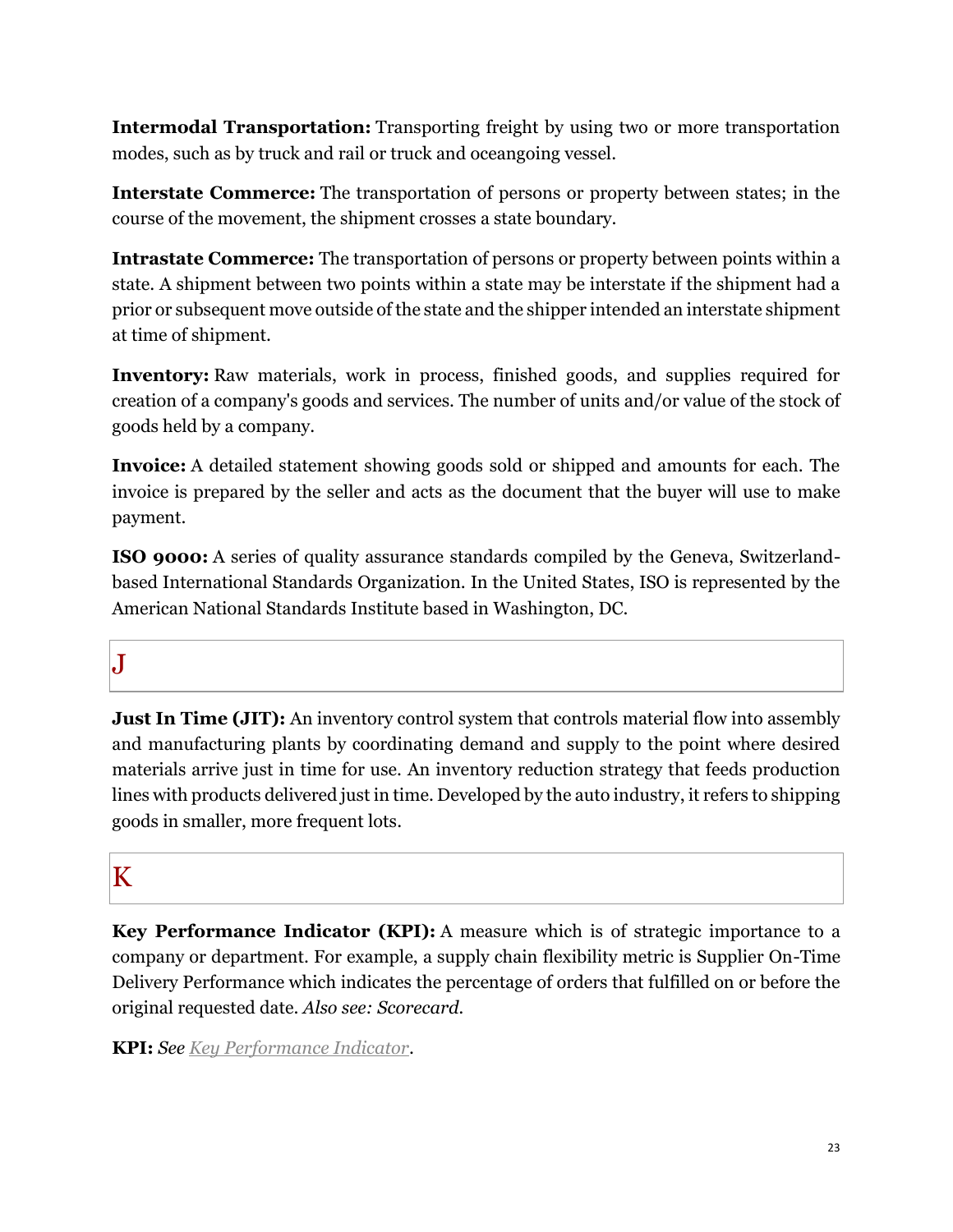# L

**Lead Time:** The total time that elapses between an order's placement and its receipt. It includes the time required for order transmittal, order processing, order preparation, and transit.

**Less-Than-Containerload (LCL):** A term used when goods do not completely occupy an entire container. When many shipper's goods occupy a single container, each shipper's shipment is considered to be LCL.

**Less-Than-Truckload (LTL) Carriers:** Trucking companies that consolidate and transport smaller (less than truckload) shipments of freight utilizing a network of terminals and relay points.

**Less-Than-Truckload (LTL):** Trucking companies that consolidate and transport smaller (less than truckload) shipments of freight by utilizing a network of terminals and relay points.

**Line-Haul Shipment:** A shipment that moves between cities and over distances more than 100 to 150 miles in length.

**Line Item:** A specific and unique identifier assigned to a product by the responsible enterprise.

**Load Tender (Pick-Up Request):** An offer of cargo for transport by a shipper. Load tender terminology is primarily used in the motor industry.

**Load Tendering:** The practice of providing a carrier with detailed information and negotiated pricing (the tender) prior to scheduling pickup. This practice can help assure contract compliance and facilitate automated payments (self billing).

**Logbook:** A daily record of the hours an interstate driver spends driving, off duty, sleeping in the berth, or on duty but not driving.

**Logistics:** The process of planning, implementing, and controlling procedures for the efficient and effective storage of goods, services, and related information from the point of origin to the point of consumption for the purpose of conforming to customer requirements. This definition includes inbound, outbound, internal, and external movements. *Also see the Council of Supply Chain Management Professional's definition of Logistics*.

**LTL:** *See [Less-Than-Truckload Carriers \(LTL\).](http://www.inboundlogistics.com/cms/logistics-glossary/#Less-Than-Truckload_Carriers_(LTL))*

**LTL shipment:** A less-than-truckload shipment, one weighing less than the minimum weight a company needs to use the lower truckload rate.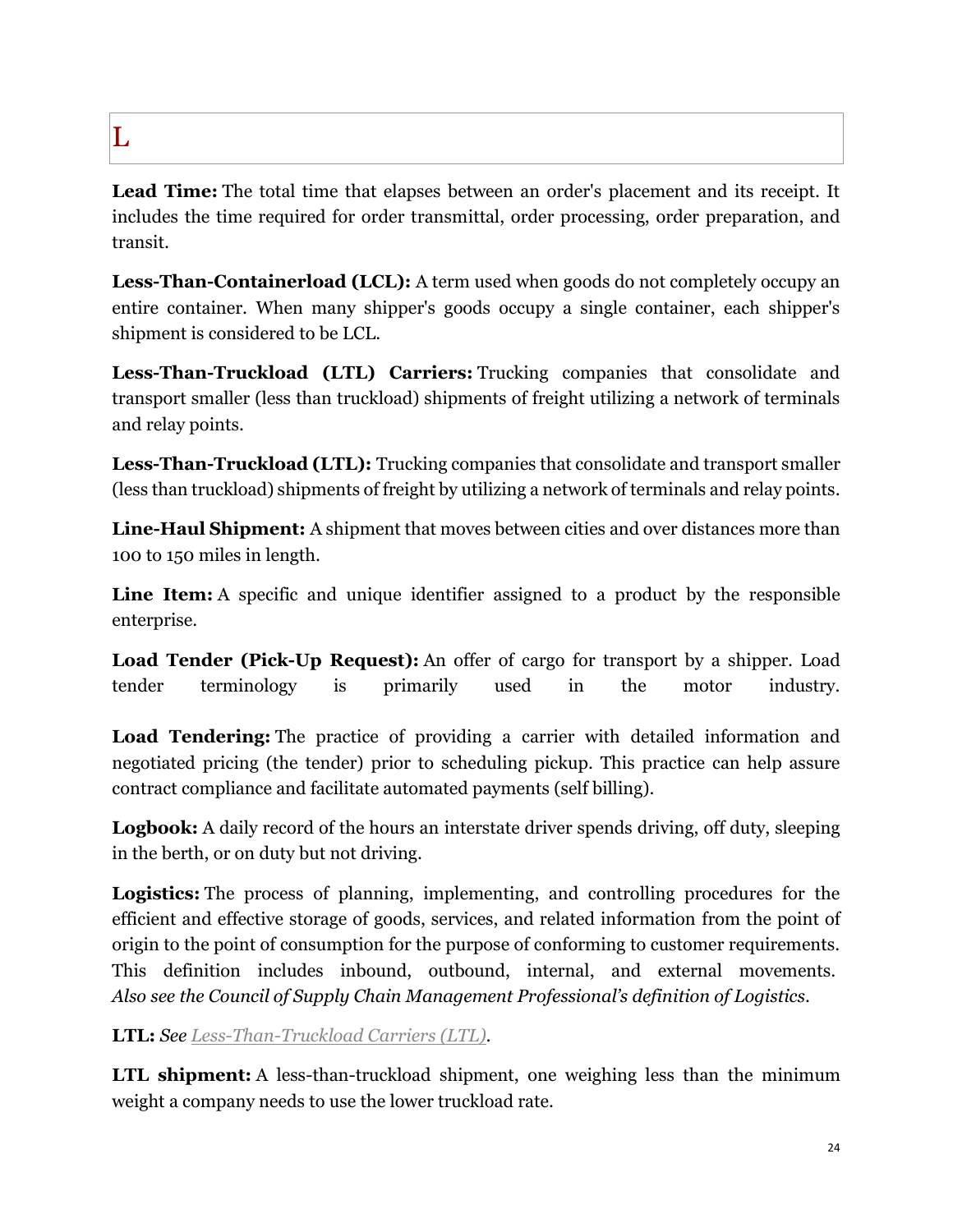**Lumping:** When a driver assists with loading and unloading the trailer contents.

## M

**Machine Downtimes:** Time during which a machine cannot be utilized. Machine downtimes may occur during breakdowns, maintenance, changeovers, etc.

**Manufacturing Lead Time:** The total time required to manufacture an item, exclusive of lower-level purchasing lead time. For make-to-order products, it's the length of time between the release of an order to the production process and shipment to the final customer. For make-to-stock products, it's the length of time between the release of an order to the production process and receipt into finished goods inventory. Included are order preparation time, queue time, set-up time, run time, move time, inspection time, and put-away time. *Synonym: Manufacturing Cycle Time.*

**Market Demand:** In marketing, the total demand that would exist within a defined customer group in a given geographical area during a particular time period given a known marketing program.

**Materials Handling:** The physical handling of products and materials between procurement and shipping.

**Mileage Rate:** A rate based upon the number of miles the commodity is shipped.

**Minimum Weight:** The shipment weight the carrier's tariff specifies as the minimum weight required to use the TL or CL rate; the rate discount volume.

**Mode:** *See Transportation Mode.*

**Motor Carrier:** An enterprise that offers service via motor carriage.

## N

**NAFTA:** \**See [North American Free Trade Agreement \(NAFTA\)](http://www.inboundlogistics.com/cms/logistics-glossary/#North_American_Free_Trade_Agreement_(NAFTA))*

**National Motor Freight Classification (NMFC):** A tariff, which contains descriptions and classifications of commodities and rules for domestic movement by motor carriers in the US.

**Negotiations:** A set of discussions between two or more enterprises to determine the business relationship.

**NMFC:** \**See [National Motor Freight Classification \(NMFC\)](http://www.inboundlogistics.com/cms/logistics-glossary/#National_Motor_Freight_Classification_(NMFC))*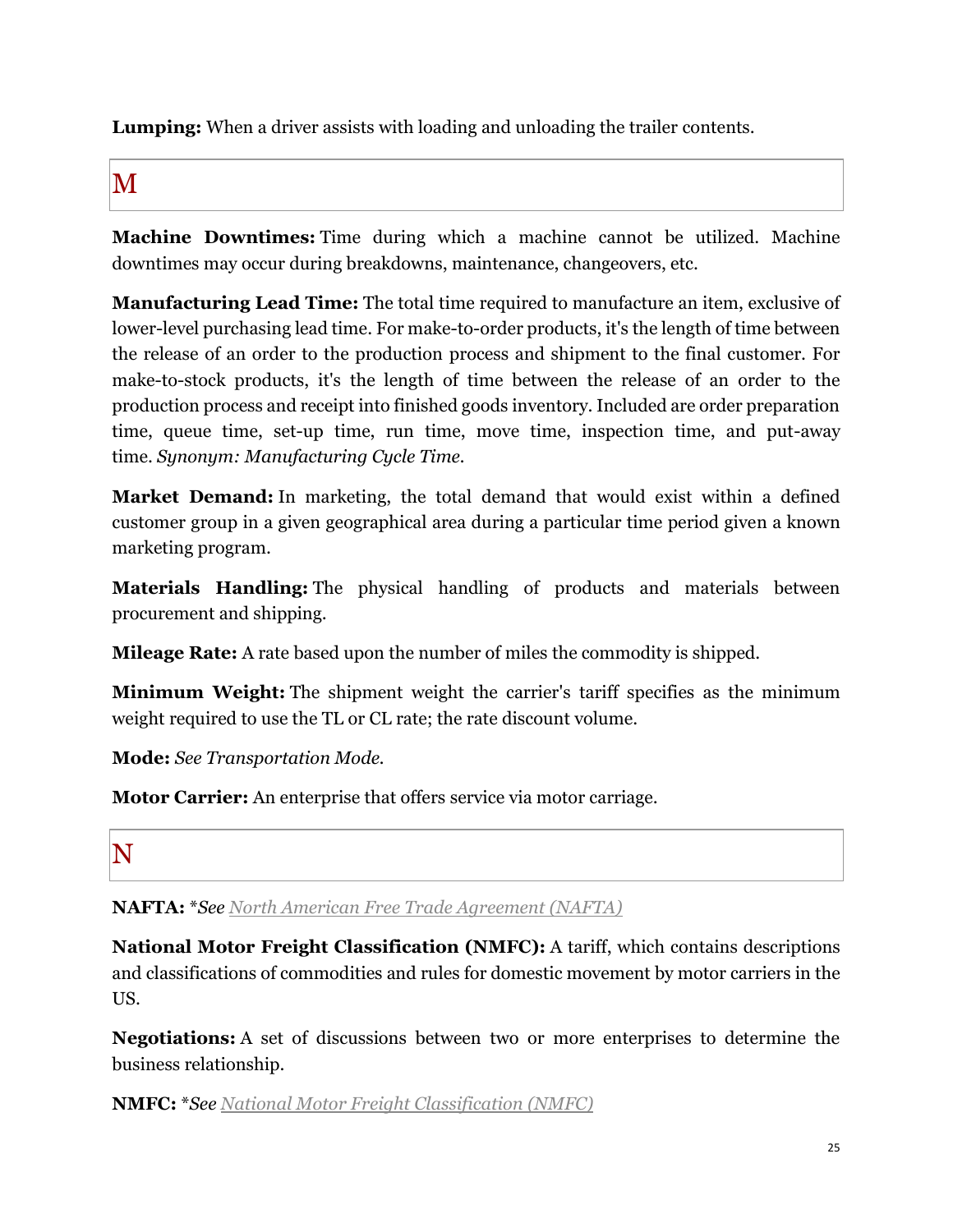**Non-Negotiable BOL:** Provides for the delivery of goods to a named enterprise and to no one else. Also known as a straight bill of lading.

**Non Vessel Operating Common Carrier (NVOCC):** A firm that offers the same services as an ocean carrier, but which does not own or operate a vessel. NVOCCs usually act as consolidators, accepting small shipments (LCL) and consolidating them into full container loads. They also consolidate and disperse international containers that originate at or are bound for inland ports. They then act as a shipper, tendering the containers to ocean common carriers. They are required to file tariffs with the Federal Maritime Commission and are subject to the same laws and statutes that apply to primary common carriers.

**North American Free Trade Agreement (NAFTA):** A free trade agreement, implemented January 1, 1994, between Canada, the United States and Mexico.

**Notify Party:** The name of an organization, or individual, that should be notified when a shipment reaches its destination.

**NVOCC:** *See [Non-Vessel Operating Common Carrier.](http://www.inboundlogistics.com/cms/logistics-glossary/#Non-Vessel_Operating_Common_Carrier)*

O

**Ocean Carrier:** An enterprise that offers service via ocean (water) transport.

**OEM:** *See [Original Equipment Manufacturer \(OEM\).](http://www.inboundlogistics.com/cms/logistics-glossary/#Original_Equipment_Manufacturer_(OEM))*

**Offer:** *See [Tender.](http://www.inboundlogistics.com/cms/logistics-glossary/#Tender)*

**On-Demand:** Pertaining to work performed when demand is present. Typically used to describe products which are manufactured or assembled only when a customer order is placed.

**Order:** A type of request for goods or services.

**Order Cycle:** The time and process involved from the placement of an order to the receipt of the order.

**Order Cycle Time:** The time that elapses from placement of order until receipt of order. This includes time for order transmittal, processing, preparation, and shipping.

**Order Entry and Scheduling:** The process of receiving orders from the customer and entering them into a company's order processing system. Orders can be received through phone, fax, or electronic media. Activities may include "technically" examining orders to ensure an orderable configuration and provide accurate price, checking the customer's credit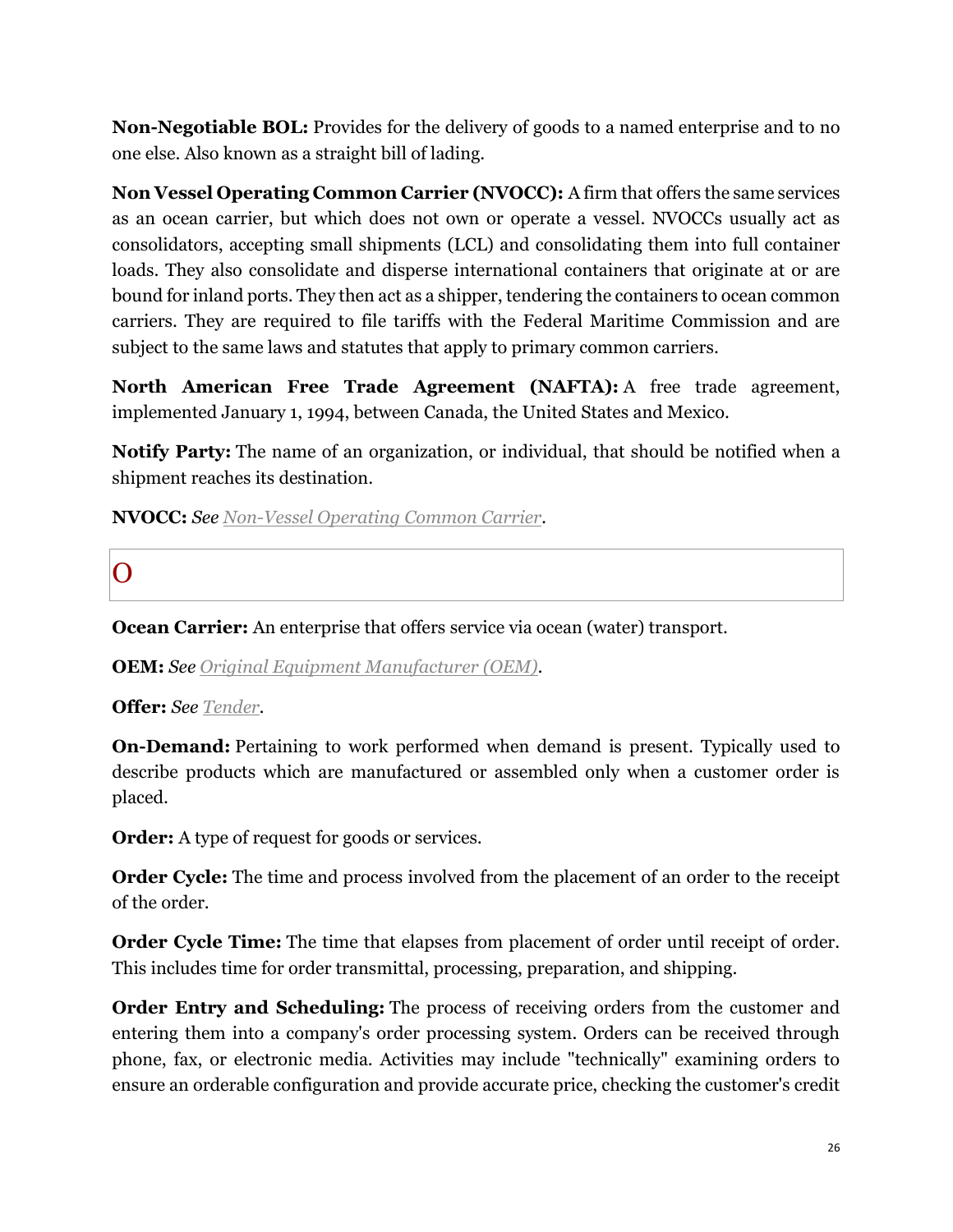and accepting payment (optionally), identifying and reserving inventory (both on hand and scheduled), and committing and scheduling a delivery date.

**Order Fill:** A measure of the number of orders processed without stockouts, or the need to back order, expressed as a percentage of all orders processed in the distribution center or warehouse.

**Order Management:** The planning, directing, monitoring, and controlling of the processes related to customer orders, manufacturing orders, and purchase orders. Regarding customer orders, order management includes order promising, order entry, order pick, pack and ship, billing, and reconciliation of the customer account. Regarding manufacturing orders, order management includes order release, routing, manufacture, monitoring, and receipt into stores or finished goods inventories. Regarding purchase orders, order management includes order placement, monitoring, receiving, acceptance, and payment of supplier.

**Order Picking:** Assembling a customer's order from items in storage.

**Order Processing:** Activities associated with filling customer orders.

**Origin:** The place where a shipment begins its movement.

**Original Equipment Manufacturer (OEM):** A manufacturer that buys and incorporates another supplier's products into its own products. Also, products supplied to the original equipment manufacturer or sold as part of an assembly. For example, an engine may be sold to an OEM for use as that company's power source for its generator units.

### **OS&D:** *See [Over, Short, and Damaged.](http://www.inboundlogistics.com/cms/logistics-glossary/#Over,_Short,_and_Damaged)*

**Outbound Logistics:** The process related to the movement and storage of products from the end of the production line to the end user.

**Outsource:** To utilize a third party provider to perform services previously performed in house. Examples include manufacturing of products and call center/customer support.

**Over, Short, and damaged (OS&D):** This is typically a report issued at the warehouse when goods are damaged. Used to file a claim with a carrier.

**Over-the-Road:** A motor carrier operation that reflects long-distance moves; the opposite of local operations.

**Owner/Operator:** A truck driver who owns and operates his/her tractor/trailer.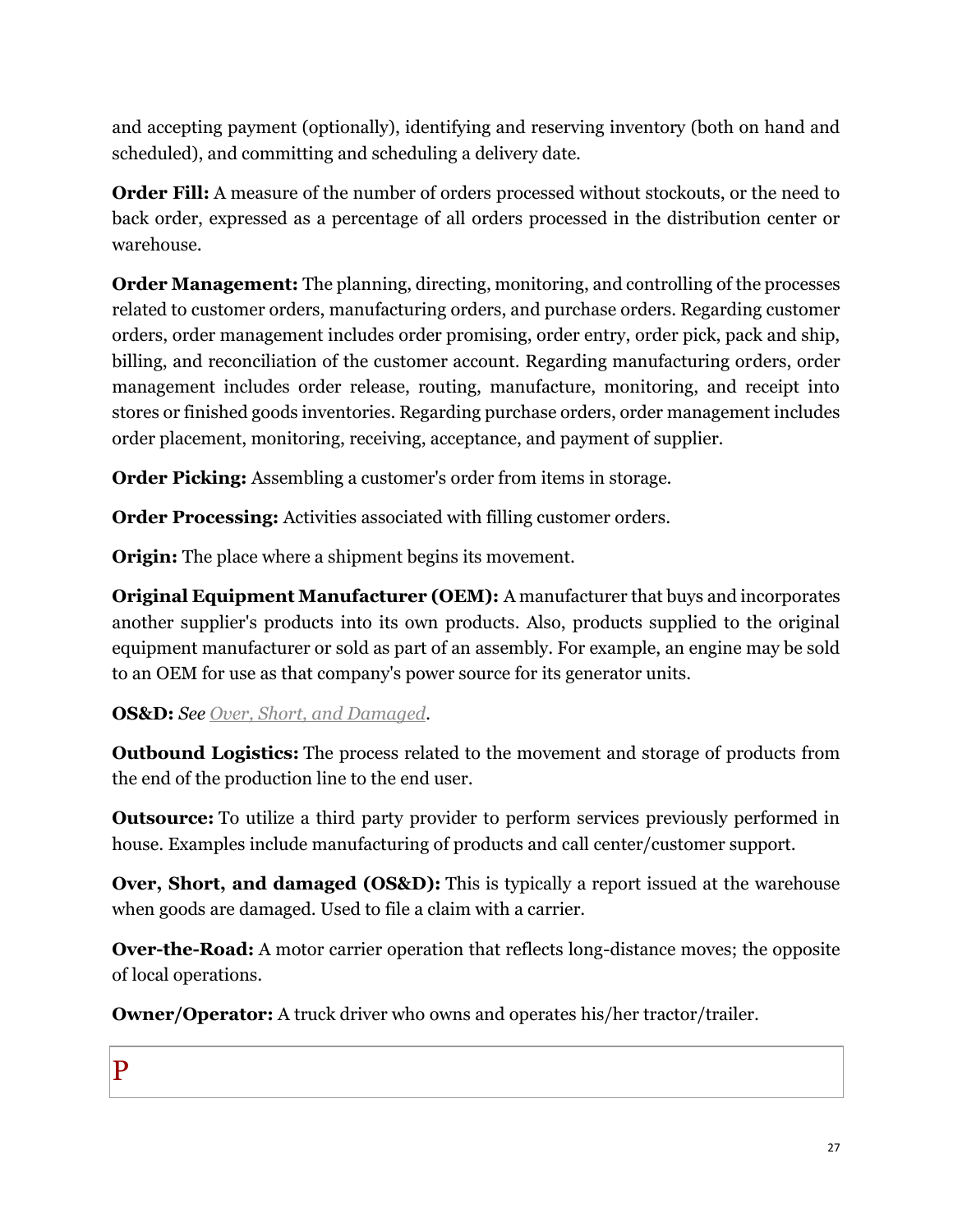**Packing List:** A document containing information about the location of each Product ID in each package. It allows the recipient to quickly find the item he or she is looking for without a broad search of all packages. It also confirms the actual shipment of goods on a line item basis.

**Pallet:** The platform which cartons are stacked on and then used for shipment or movement as a group. Pallets may be made of wood or composite materials.

**Pallet Wrapping Machine:** A machine that wraps a pallet's contents in stretch-wrap to ensure safe shipment.

**Parcel Shipment:** Parcels include small packages like those typically handled by providers such as UPS and FedEx.

**Payment:** The transfer of money, or other agreed upon medium, for provision of goods or services.

**Payment Collection:** Obtaining money, or other agreed upon medium, for provision of goods or services.

**Peak Demand:** The time period during which customers demand the greatest quantity.

**Per Diem:** A payment rate one railroad makes to use another's cars.

**Performance Measures:** Indicators of the work performed and the results achieved in an activity, process, or organizational unit. Performance measures should be both non-financial and financial. Performance measures enable periodic comparison and benchmarking. *Also see: [Performance Measurement Program.](http://www.inboundlogistics.com/cms/logistics-glossary/#Performance_Measurement_Program)*

**Performance Measurement Program:** A performance measurement program goes beyond just having performance metrics in place. Typical characteristics of a good performance measurement program include the following: \* Metrics that are aligned to strategy, and linked to the shop floor or line-level workers. \* A process and culture that drives performance and accountability to deliver performance against key herformance indicators. \* An incentive plan that is tied to performance goals, objectives, and metrics. \* Tools/technology in place to support easy data collection and use.

**Permit:** A grant of authority to operate as a contract carrier.

**Pick/Pack:** Picking and packing immediately into shipment containers.

**Picking:** The operations involved in pulling products from storage areas to complete a customer order.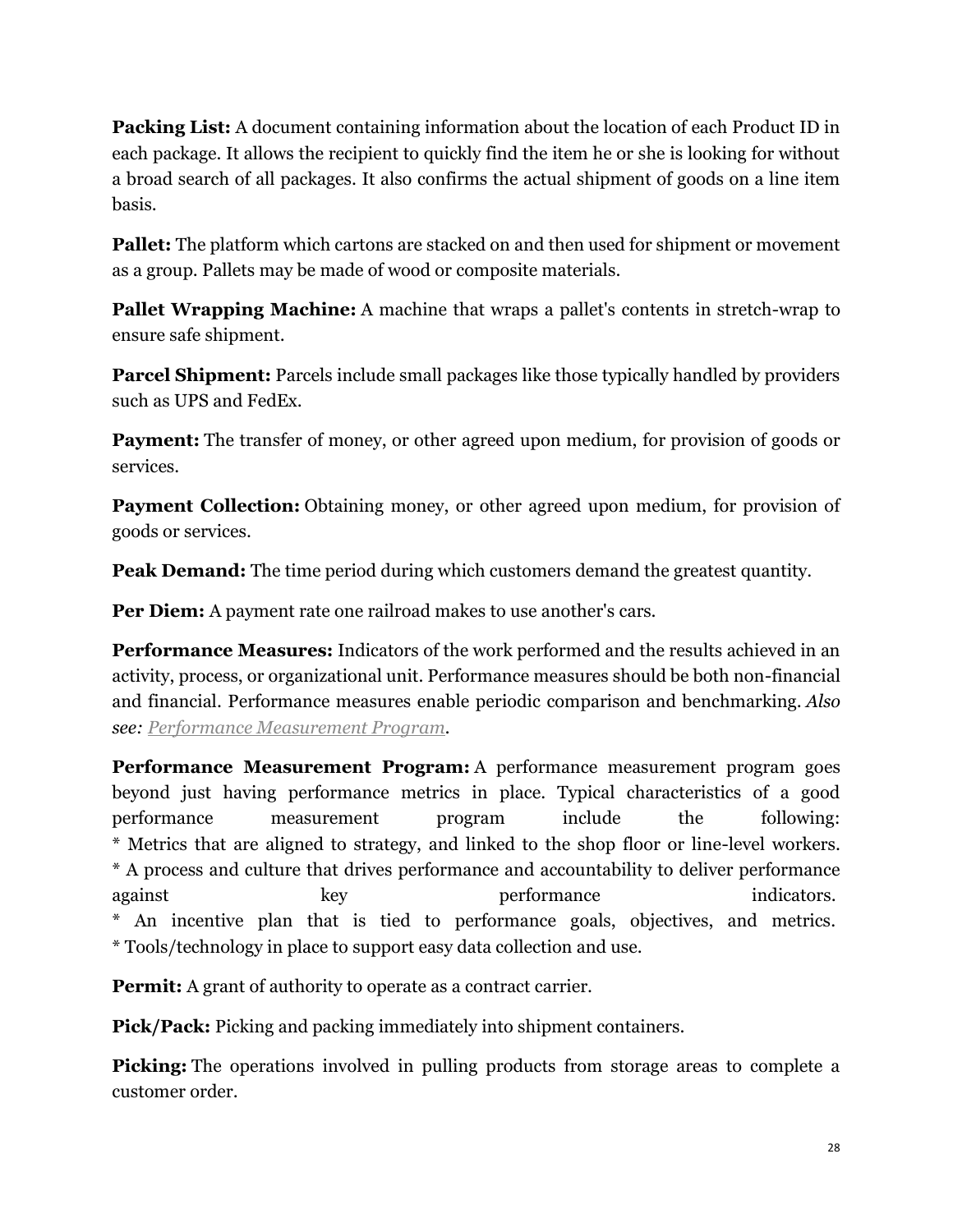**Pick-Up Order:** A document indicating the authority to pick up cargo or equipment from a specific location.

**PO:** *See [Purchase Order \(PO\).](http://www.inboundlogistics.com/cms/logistics-glossary/#Purchase_Order_(PO))*

**POD:** *See [Proof of Delivery \(POD\).](http://www.inboundlogistics.com/cms/logistics-glossary/#Proof_of_Delivery_(POD))*

**Port:** A harbor where ships will anchor.

**Port of Entry:** A port at which foreign goods are admitted into the receiving country.

**Portal:** A web site that serves as a starting point to other destinations or activities on the Internet. Initially thought of as a home base-type of web page, portals attempt to provide all Internet needs in one location. Portals commonly provide services such as e-mail, online chat forums, shopping, searching, content, and news feeds.

**Prepaid:** A freight term which indicates that charges are to be paid by the shipper. Prepaid shipping charges may be added to the customer invoice, or the cost may be bundled into the pricing for the product.

**Prepaid Freight:** Freight paid by the shipper to the carrier when merchandise is tendered for shipment that is not refundable if the merchandise does not arrive at the intended destination.

**Private Carrier:** A carrier that provides transportation service to the firm that owns or leases the vehicles and does not charge a fee. Private motor carriers may haul at a fee for wholly owned subsidiaries.

**Private Trucking Fleets:** Private fleets serve the needs of their owners, and do not ordinarily offer commercial trucking services to other customers. Private fleets typically perform distribution or service functions.

**Procurement:** The business functions of procurement planning, purchasing, inventory control, traffic, receiving, incoming inspection, and salvage operations. *Synonym: Purchasing*

**Product:** Something that has been or is being produced.

**Pro Forma Invoice:** An invoice, forwarded by the seller of goods prior to shipment, that advises the buyer of the particulars and value of the goods. Usually required by the buyer in order to obtain an import permit or letter of credit.

**Pro Number:** Any progressive or serialized number applied for identification of freight bills, bills of lading, etc.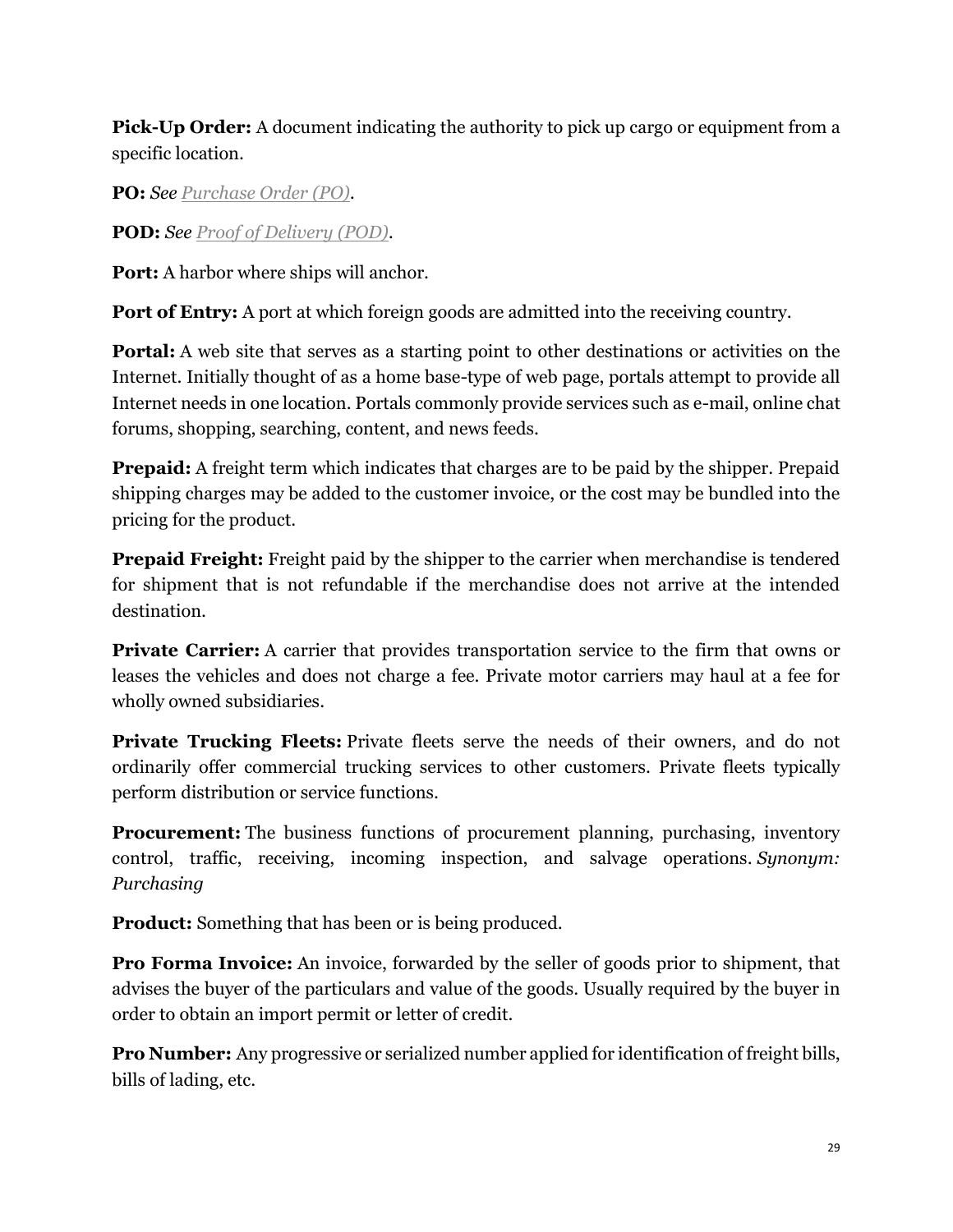**Proof of Delivery (POD):** Information supplied by the carrier containing the name of the person who signed for the shipment, the time and date of delivery and other shipment delivery-related information. POD is also sometimes used to refer to the process of printing materials just prior to shipment (*Print on Demand*).

**Public Warehouse:** The warehouse space that is rented or leased by an independent business providing a variety of services for a fee or on a contract basis.

**Public Warehousing:** The storage of goods by a firm that offers storage service for a fee to the public.

**Purchase Order (PO):** The purchaser's authorization used to formalize a purchase transaction with a supplier. The physical form or electronic transaction a buyer uses when placing an order for merchandise.

**Purchasing:** The functions associated with buying the goods and services the firm requires.

# Q

**Quality Control:** The management function that attempts to ensure that the goods or services in a firm manufacturers or purchases meet the product or service specifications.

**Quarantine:** The setting aside of items from availability for use or sale until all required quality tests have been performed and conformance certified.

## R

**Receiving:** The function encompassing the physical receipt of material, the inspection of the shipment for conformance with the purchase order (quantity and damage), the identification and delivery to destination, and the preparation of receiving reports.

**Receiving Dock:** Distribution center location where the actual physical receipt of the purchased material from the carrier occurs.

**Refrigerated Carriers:** Truckload carriers designed to keep perishables good refrigerated. The food industry typically uses this type of carrier.

**Request for Information (RFI):** A document used to solicit information about vendors, products, and services prior to a formal RFQ/RFP process.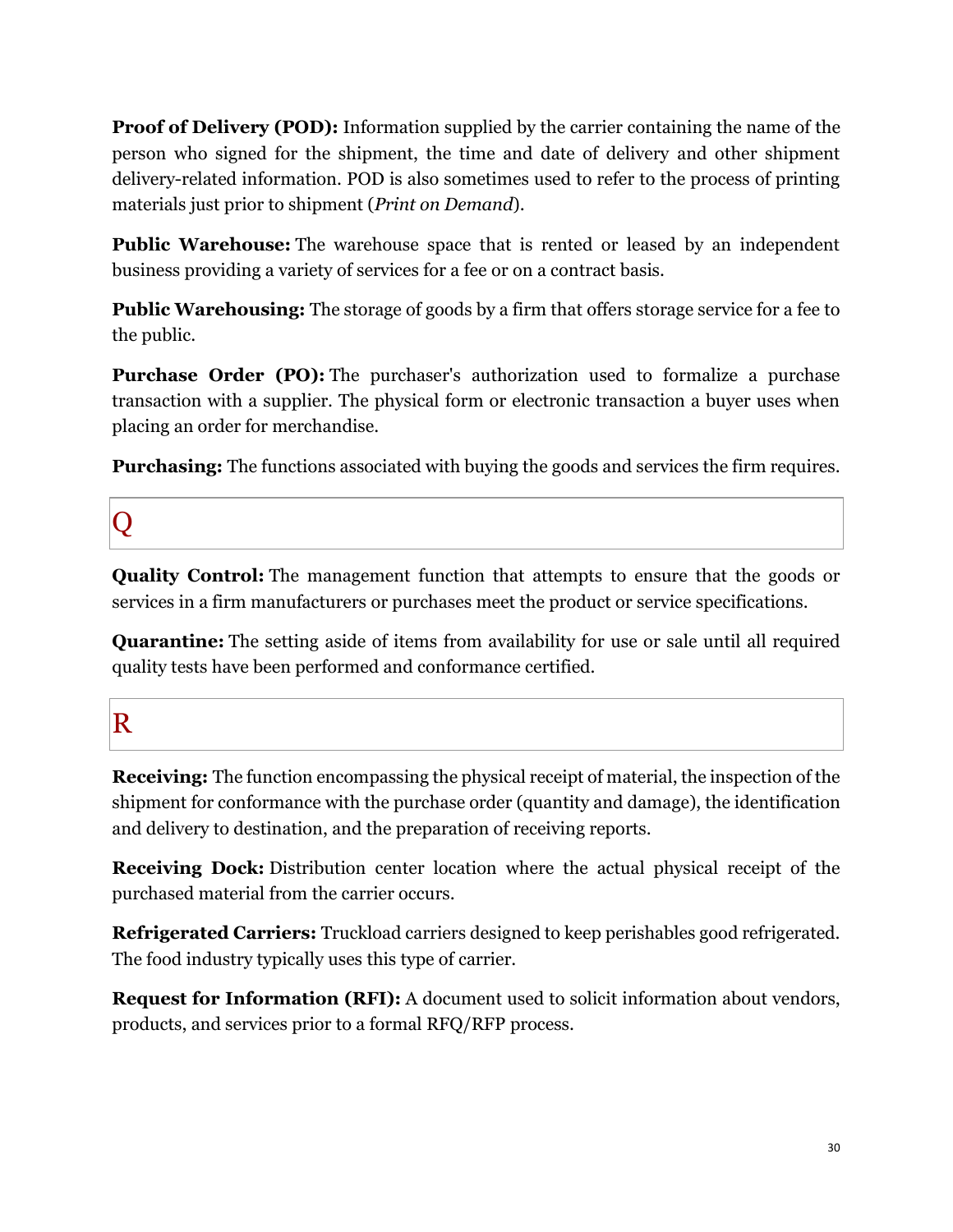**Request for Proposal (RFP):** A document which provides information concerning needs and requirements for a manufacturer. This document is created in order to solicit proposals from potential suppliers. For example, a computer manufacturer may use an RFP to solicit proposals from suppliers of third party logistics services.

**Request for Quote (RFQ):** A document used to solicit vendor responses when a product has been selected and price quotations are needed from several vendors.

**Resellers:** Organizations intermediate in manufacturing and distribution process such as wholesalers and retailers.

**Reverse Logistics:** A specialized segment of logistics focusing on the movement and management of products and resources after the sale and after delivery to the customer. Includes product returns for repair and/or credit.

**RFP:** *See [Request for Proposal \(RFP\).](http://www.inboundlogistics.com/cms/logistics-glossary/#Request_for_Proposal_(RFP))*

### **RFQ:** *See [Request for Quote \(RFQ\).](http://www.inboundlogistics.com/cms/logistics-glossary/#Request_for_Quote_(RFQ))*

**Routing or Routing Guide:** (1) Process of determining how shipment will move between origin and destination. Routing information includes designation of carrier(s) involved, actual route of carrier, and estimate time en route. (2) Right of shipper to determine carriers, routes, and points for transfer shipments. (3) In manufacturing, this is the document which defines a process of steps used to manufacture and/or assemble a product.

**Routing Accuracy:** When specified activities conform to administrative specifications, and specified resource consumptions (both man and machine) are detailed according to administrative specifications and are within 10% of actual requirements.

## S

**Sales Plan:** A time-phased statement of expected customer orders anticipated to be received (incoming sales, not outgoing shipment) for each major product family or item. It represents sales and marketing management's commitment to take all reasonable steps necessary to achieve this level of actual customer orders. The sales plan is a necessary input to the production planning process (or sales and operations planning process). It is expressed in units identical to those used for the production plan (as well as in sales dollars). *Also see: [Sales and Operations Planning.](http://www.inboundlogistics.com/cms/logistics-glossary/#Sales_and_Operations_Planning)*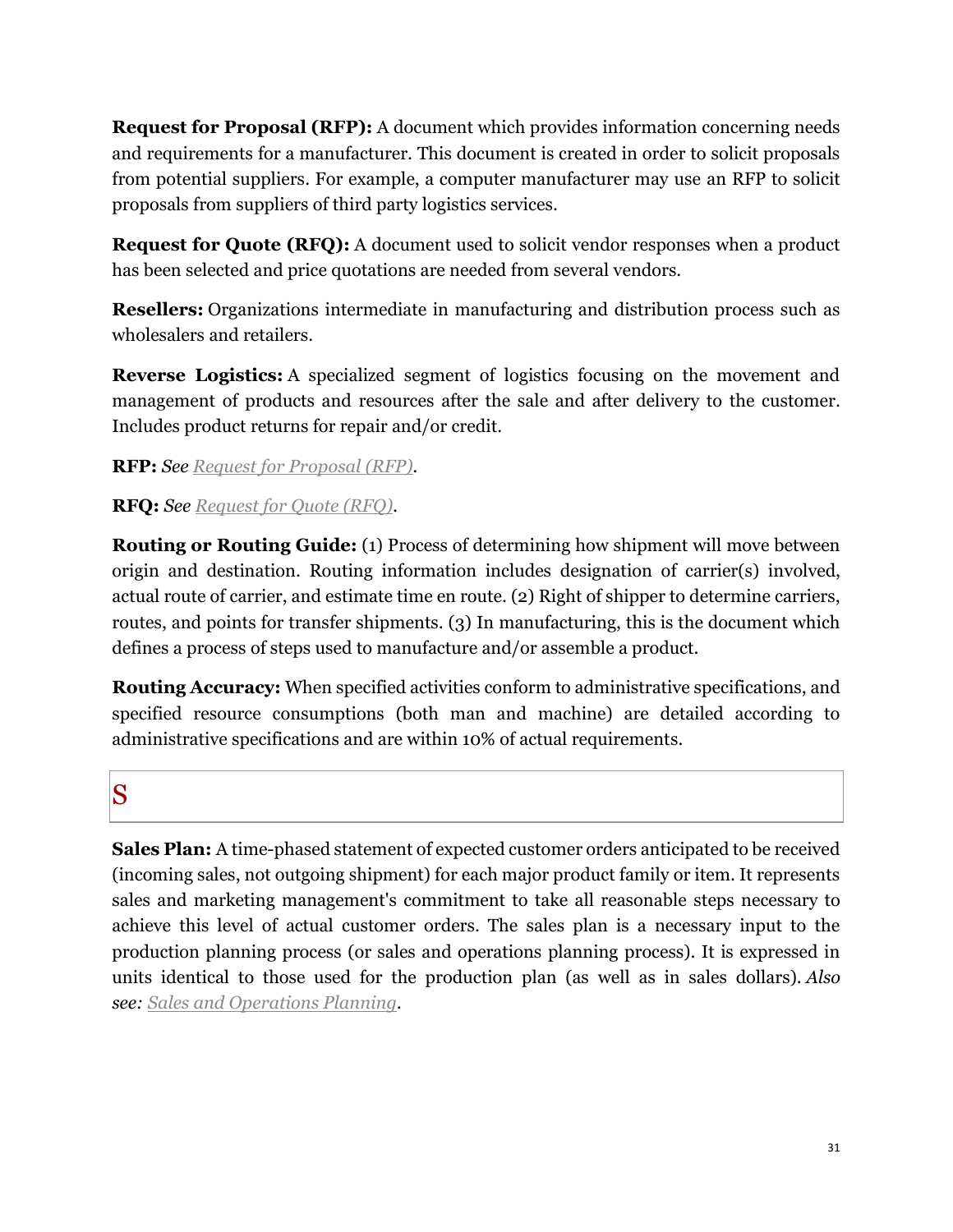**Sales Planning:** The process of determining the overall sales plan to best support customer needs and operations capabilities, while meeting general business objectives of profitability, productivity, competitive customer lead times, and so on, as expressed in the overall business plan. *Also see: [Sales and Operations Planning.](http://www.inboundlogistics.com/cms/logistics-glossary/#Sales_and_Operations_Planning)*

**Scorecard:** A performance measurement tool used to capture a summary of the key performance indicators (KPIs)/metrics of a company. Metrics dashboards/scorecards should be easy to read and usually have red, yellow, green indicators to flag when the company is not meeting its metrics targets. Ideally, a dashboard/scorecard should be cross functional in nature and include both financial and non-financial measures. In addition, scorecards should be reviewed regularly - at least on a monthly basis and weekly in key functions, such as manufacturing and distribution where activities are critical to the success of a company. The dashboard/scorecards philosophy can also be applied to external supply chain partners like suppliers to ensure that their objectives and practices align. *Synonym: Dashboard*

**Seasonality:** A repetitive pattern of demand from year to year (or other repeating time interval), with some periods considerably higher than others. Seasonality explains the fluctuation in demand for various recreational products which are used during different seasons.

**Service Level:** A measure (usually expressed as a percentage) of satisfying demand through inventory or by the current production schedule in time to satisfy the customer's requested delivery dates and quantities.

**Shipper:** The party that tenders goods for transportation.

**Shipping:** The function that performs the tasks for the outgoing shipment of parts, components, and products. It includes packaging, marking, weighing, and loading for shipment.

**Shipping Lane:** A predetermined, mapped route on the ocean that commercial vessels tend to follow between ports. This helps ships avoid hazardous areas. In general transportation, the logical route between the point of shipment and the point of delivery used to analyze the volume of shipment between two points.

**Shipping Manifest:** A document that lists the pieces in a shipment. A manifest usually covers an entire load regardless of whether the load is to be delivered to a single destination or many destinations. Manifests usually list the items, piece count, total weight, and the destination name and address for each destination in the load.

**SKU:** \**See [Stock-Keeping Unit \(SKU\)](http://www.inboundlogistics.com/cms/logistics-glossary/#Stock-Keeping_Unit_(SKU))*

**SOP:** *Standard Operating Procedure.*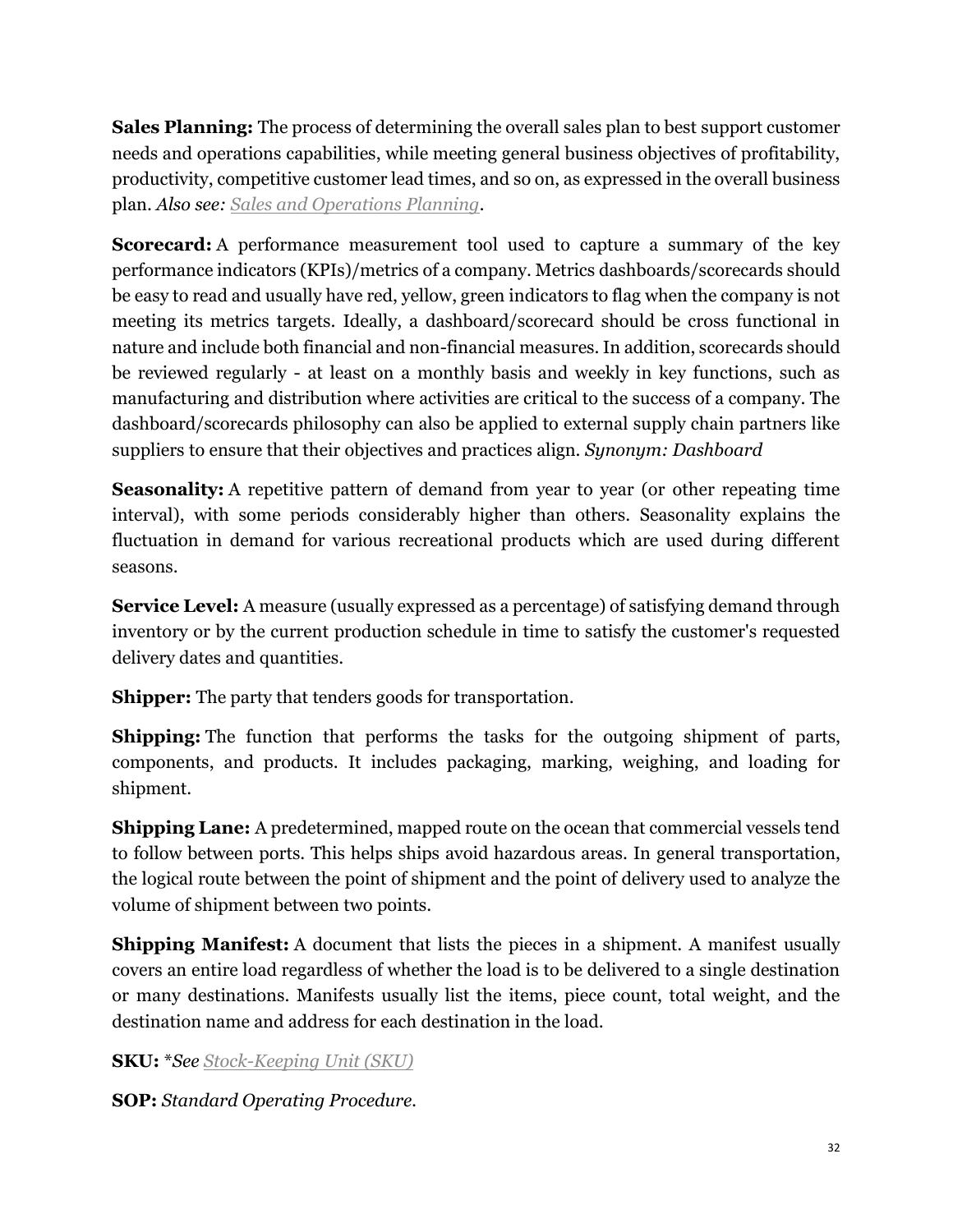**Spot Demand:** Demand with a short lead time that's difficult to estimate. Usually supply for this demand is provided at a premium price. An example of spot demand would be when there's a spiked demand for building materials as a result of a hurricane.

**Staging:** Pulling material for an order from inventory before the material is required. This action is often taken to identify shortages, but it can lead to increased problems in availability and inventory accuracy. *Also see: Accumulation Bin*

**Statement of Work (SOW):** 1) A description of products to be supplied under a contract. A good practice is for companies to have SOWs in place with their trading partners - especially for all top suppliers. 2) In projection management, the first project planning document that should be prepared. It describes the purpose, history, deliverables, and measurable success indicators for a project. It captures the support required from the customer and identifies contingency plans for events that could throw the project off course. Because the project must be sold to management, staff, and review groups, the statement of work should be a persuasive document.

**Stock-Keeping Unit (SKU):** A category of unit with a unique combination of form, fit, and function (i.e., unique components held in stock). *To illustrate:* If two items are indistinguishable to the customer, or if any distinguishing characteristics visible to the customer are not important to the customer so that the customer believes the two items to be the same, these two items are part of the same SKU. *As a further illustration*: consider a computer company that allows customers to configure a complete computer from a selection of standard components. For example, they can choose from three keyboards, three monitors, and three CPUs. Customers may also individually buy keyboards, monitors, and CPUs. If the stock were held at the configuration component level, the company would have nine SKUs. If the company stocks at the component level, the company would have 36 SKUs. (9 component SKUs +  $3*3*3$  configured product SKUs.) If, as part of a promotional campaign, the company also specially packaged the products, the company would have a total of 72 SKUs.

**Straight Truck:** Straight trucks do not have a separate tractor and trailer. The driving compartment, engine and trailer are one unit.

**Subcontracting:** Sending production work outside to another manufacturer. This can involve specialized operations such as plating metals or complete functional operations. *Also see: Outsource.*

**Subhauler:** A subhauler drives a tractor under contract for a company. Usually a subhauler is an owner/operator or a small company.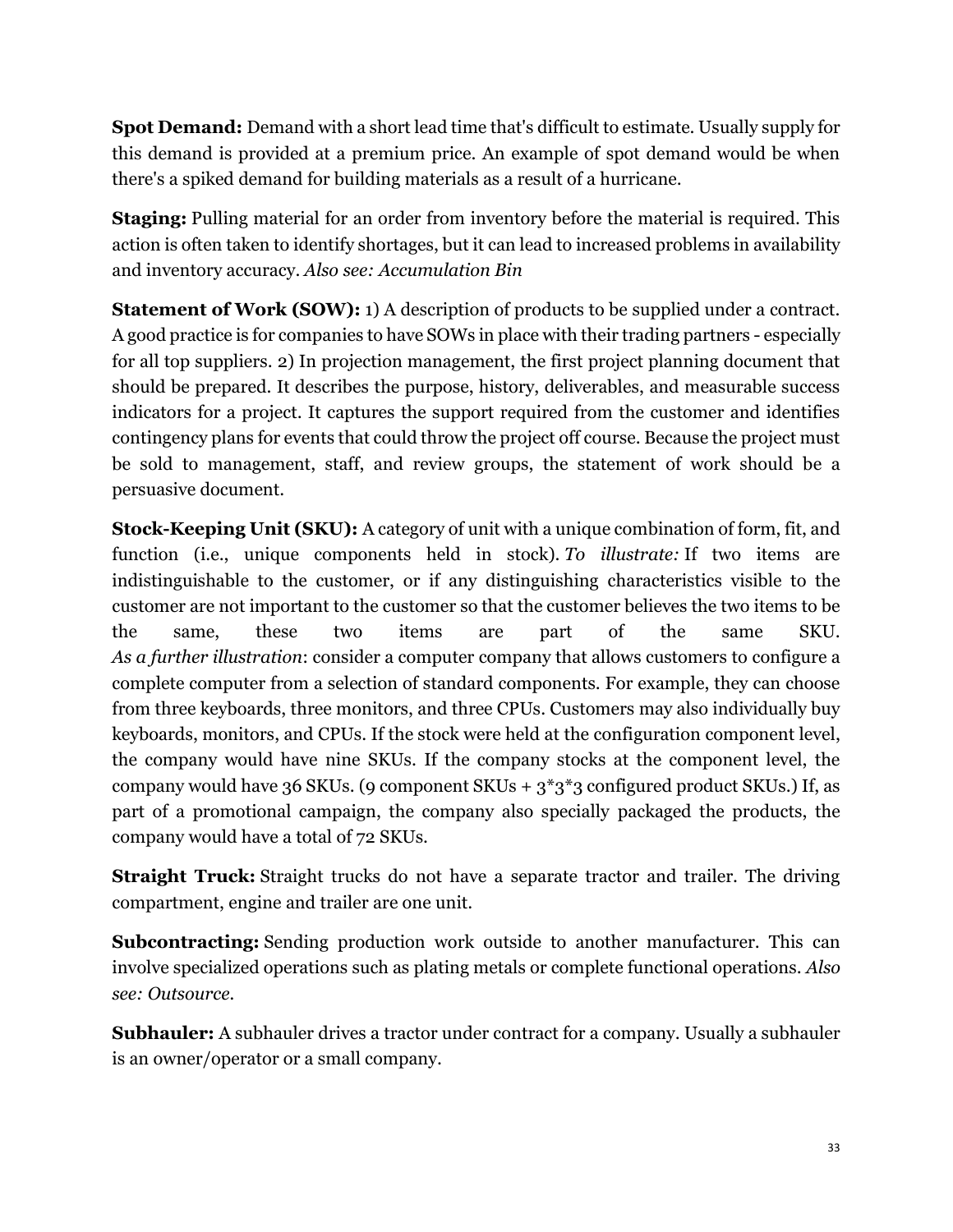### **Supplier:**

1) A provider of goods or services. *Also see: [Vendor](http://www.inboundlogistics.com/cms/logistics-glossary/#Vendor)*. 2) A seller with whom the buyer does business, as opposed to vendor, which is a generic term referring to all sellers in the marketplace.

**Supply Chain:** (1) Starting with unprocessed raw materials and ending with the final customer using the finished goods, the supply chain links many companies together. (2) The material and informational interchanges in the logistical process, stretching from acquisition of raw materials to delivery of finished products to the end user. All vendors, service providers, and customers are links in the supply chain.

**Supply Chain Management (SCM):** Supply chain management encompasses the planning and management of all activities involved in sourcing and procurement, conversion, and all logistics management activites. Importantly, it also includes coordination and collaboration with channel partners, which can be suppliers, intermediaries, third party service providers, and customers. In essence, supply chain management integrates supply and demand management within and across companies. Supply chain management is an integrating function with primary responsibility for linking major business functions and business processes within and across companies into a cohesive, high-performing business model. It includes all of the logistics managment activities noted above, as well as manufacturing operations, and it drives coordination of processes and activities with and across marketing, sales, product design, finance, and information technology. *— as defined by the [Council of Supply Chain Management Professionals \(CSCMP\)](http://www.inboundlogistics.com/cms/logistics-glossary/#Council_of_Supply_Chain_Management_Professionals_(CSCMP))*

**Supply Chain Network Design Systems:** The systems employed in optimizing the relationships among the various elements of the supply chain manufacturing plants, distribution centers, points of sale, as well as raw materials, relationships among product families, and other factors to synchronize supply chains at a strategic level.

**24/7/365:** Referring to operations that are conducted 24 hours a day, 7 days a week, 365 days per year, with no breaks for holidays, etc.

**24/7:** Referring to operations that are conducted 24 hours a day, 7 days a week.

**3PL:** \**See [Third Party Logistics \(3PL\)](http://www.inboundlogistics.com/cms/logistics-glossary/#Third_Party_Logistics_(3PL))*

## $\rm T$

**Tare Weight:** The weight of a substance obtained by deducting the weight of the empty container from the gross weight of the full container.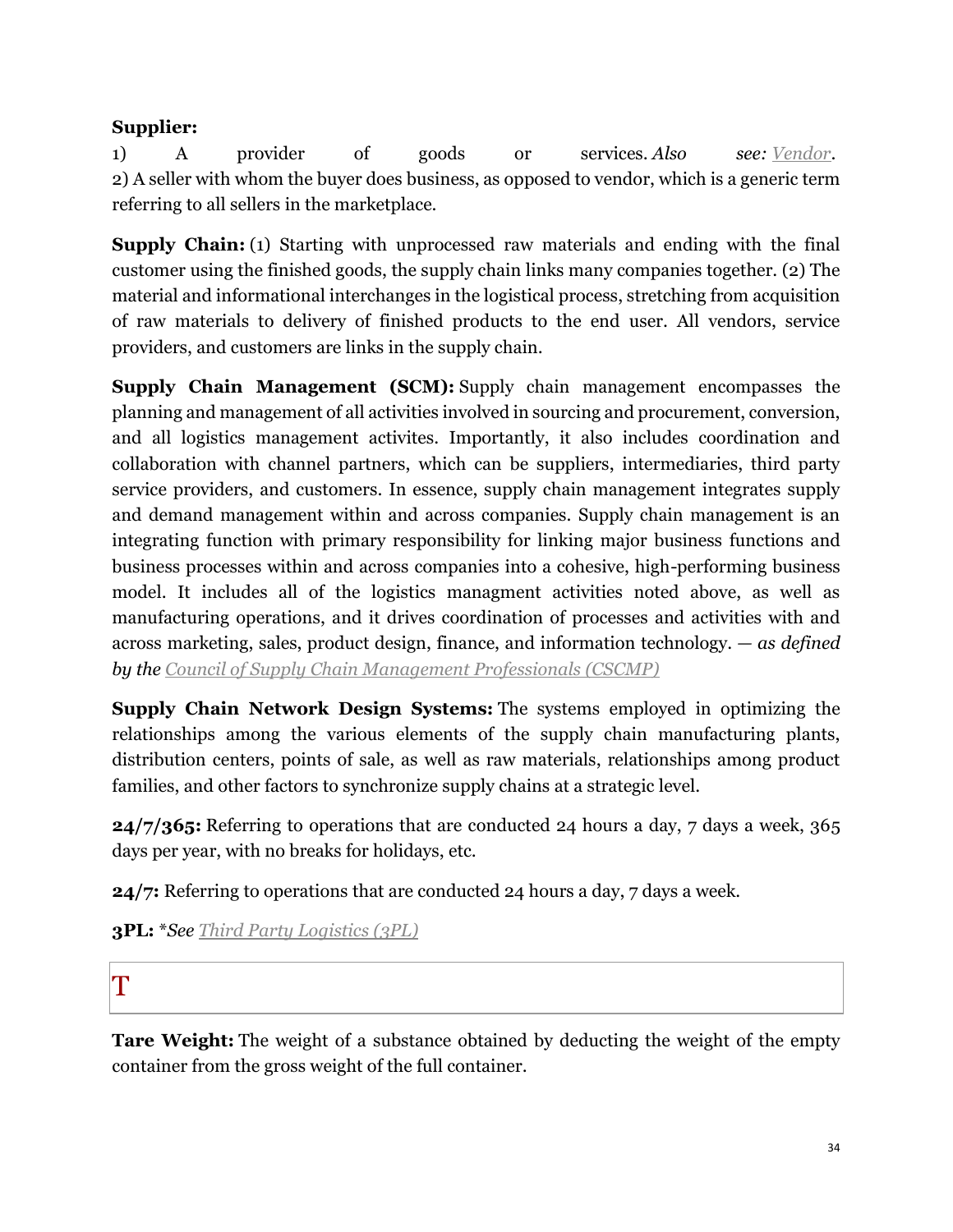**Target Costing:** A target cost is calculated by subtracting the desired profit margin from an estimated or market-based price to arrive at a desired production, engineering, or marketing cost. This may not be the initial production cost, but one expected to be achieved during the mature production stage. Target costing is a method used in the analysis of product design that involves estimated a target cost, then designing the product/service to meet that cost.

**Tariff:** A tax assessed by a government on goods entering or leaving a country. The term is also used in transportation in reference to the fees and rules applied by a carrier for its services.

**Tender:** The document which describes a business transaction to be performed.

**Terms and Conditions (T's & C's):** All the provisions and agreements of a contract.

**Third Party Logistics:** Outsourcing all or much of a company's logistics operations to a specialized company.

**Third Party Logistics Provider (3PL):** A firm which provides multiple logistics services for use by customers. Preferably, these services are integrated or bundled together, by the provider. These firms facilitate the movement of parts and materials from suppliers to manufacturers, and finished products from manufacturers, and finished products from manufacturers to distributors and retailers. Among the services they provide are transportation, warehousing, cross docking, inventory management, packaging, and freight forwarding.

**Third Party Warehousing:** The outsourcing of the warehousing function by the seller of the goods.

**TL:** \**See [Truckload Carriers \(TL\)](http://www.inboundlogistics.com/cms/logistics-glossary/#Truckload_Carriers_(TL))*

**TMS:** *See Transportation Management System*

**TOFC:** \**See [Trailer on a Flat Car, Piggyback \(TOFC\)](http://www.inboundlogistics.com/cms/logistics-glossary/#Trailer_on_a_Flat_Car,_Piggyback_(TOFC))*

**Total Annual Sales:** Total Annual Sales are Total Product Revenue plus post-delivery revenues (e.g., maintenance and repair or equipment, system integration) royalties, sales of other services, spare parts revenue, and rental/lease revenues.

**Total Cost Analysis:** A decision-making approach that considers minimization of total costs and recognizes the inter-relationship among system variables, such as transportation, warehousing, inventory, and customer service.

**Tractor:** The tractor is the driver compartment and engine of the truck. It has two or three axles.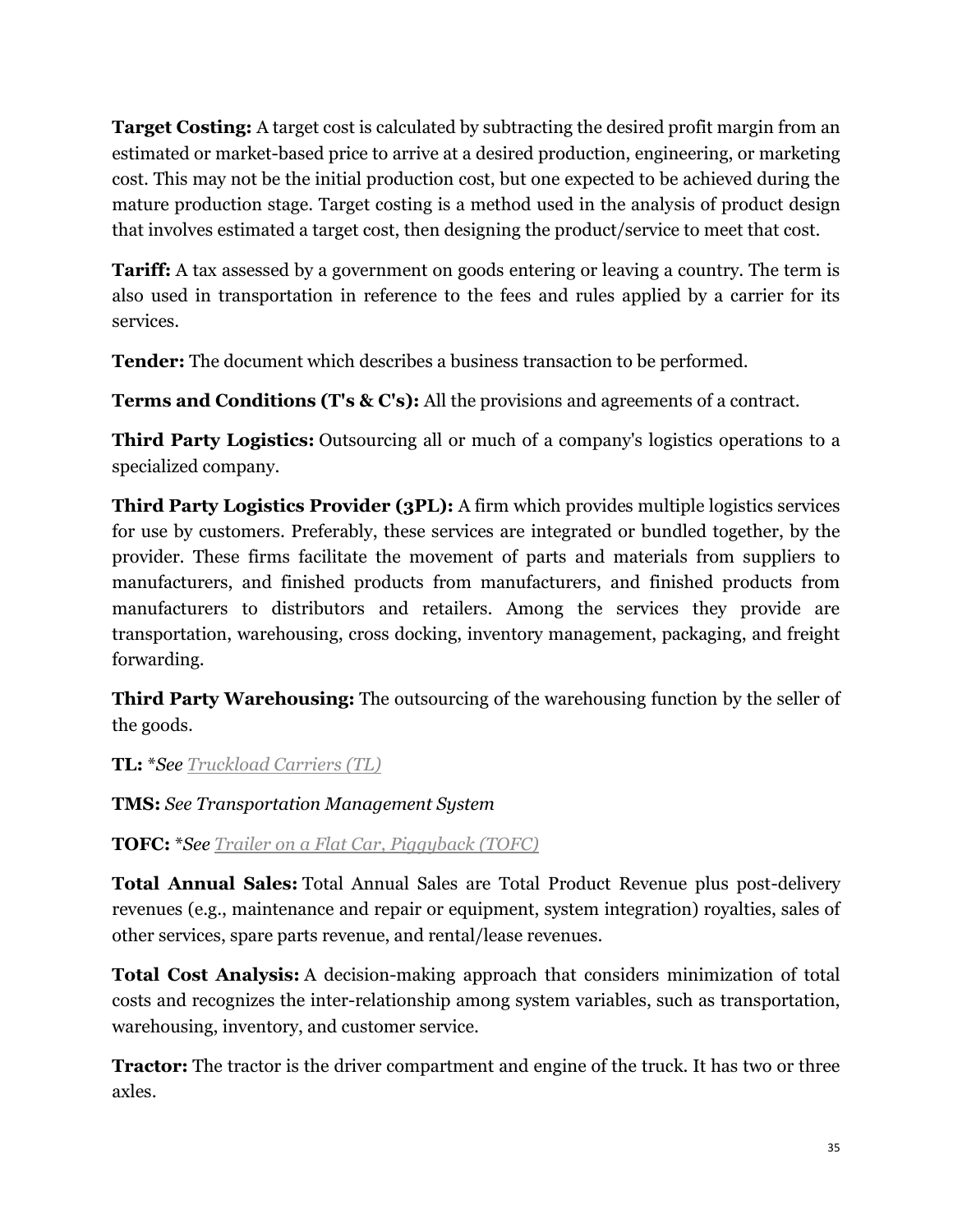**Tracking and Tracing:** Monitoring and recording shipment movements from origin to destination.

**Traffic:** A department or function charged with the responsibility of arranging the most economic classification and method of shipment for both incoming and outgoing materials and products.

**Traffic Management:** The management and controlling of transportation modes, carriers, and services.

**Trailer:** The part of the truck that carries the goods.

**Trailer Drops:** When a driver drops off a full truck at a warehouse and picks up an empty one.

**Trailer on a Flat Car (TOFC):** A specialized form of containerization in which motor and rail transport coordinate. *Synonym: Piggyback.*

**Transaction:** A single completed transmission, e.g., transmission of an invoice over an EDI network. Analogous to usage of the term in data processing in which a transaction can be an inquiry or a range of updates and trading transactions. The definition is important for EDI service operators who must interpret invoices and other documents.

**Transit Time:** The total time that elapses between a shipment's pickup and delivery.

**Transportation Management System:** A computer system designed to provide optimized transportation management in various modes along with associated activities, including managing shipping units, labor planning and building, shipment scheduling through inbound, outbound, intra-company shipments, documentation management (especially when international shipping is involved), and third party logistics management.

**Transportation Mode:** The method of transportation: land, sea, or air shipment.

**Transportation Planning:** The process of defining an integrated supply chain transportation plan and maintaining the information which characterizes total supply chain transportation requirements, and the management of transporters, both inter- and intracompany.

**Truckload Carriers (TL):** Trucking companies which move full truckloads of freight directly from the point of origin to destination.

**Truckload Lot:** A truck shipment that qualifies for a lower freight rate because it meets a minimum weight and/or volume.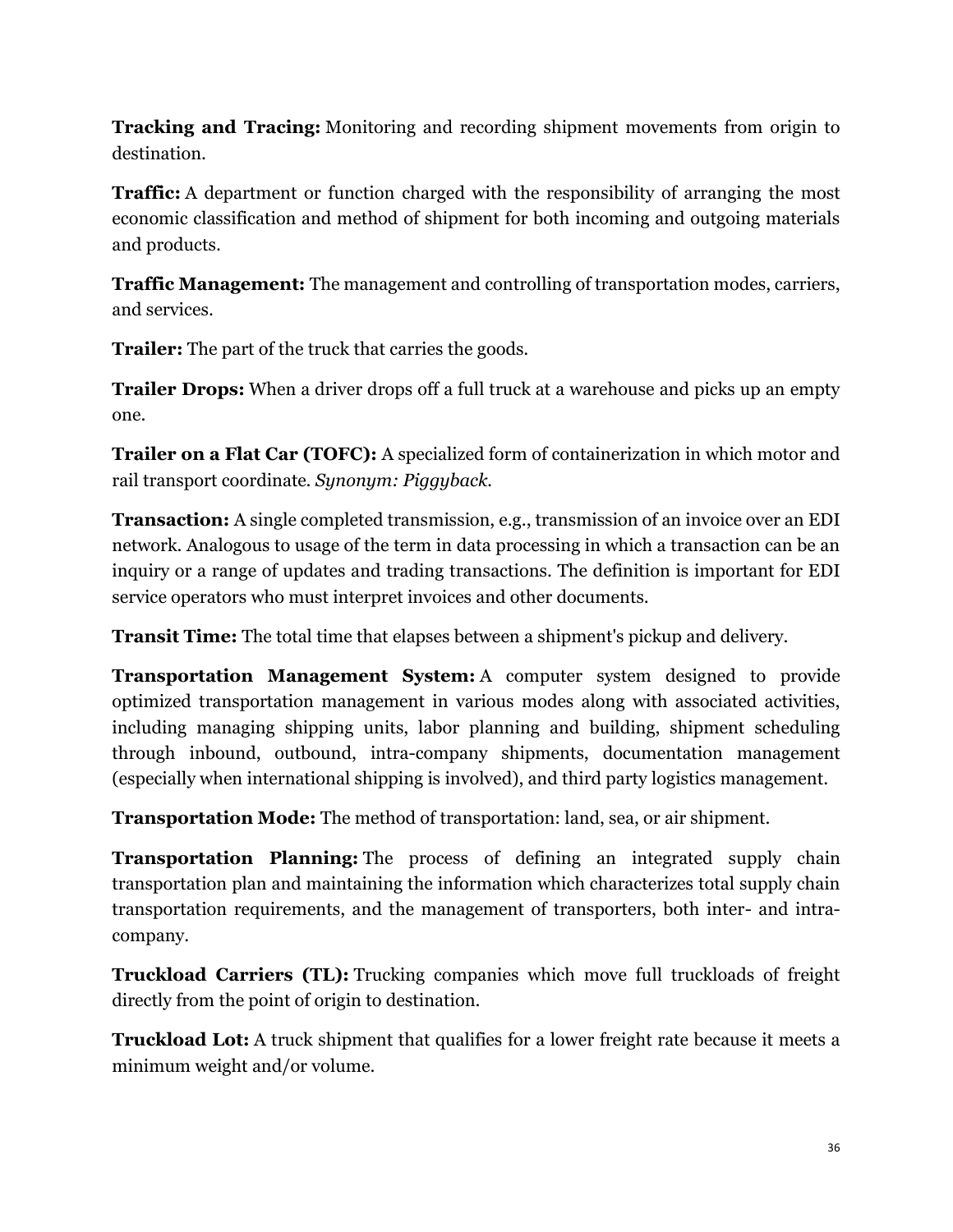# $\mathbf U$

**Upsell:** The practice of attempting to sell a higher-value product to the customer.

## $\overline{\mathbf{V}}$

**Value Added:** Increased or improved value, worth, functionality, or usefulness.

**Value Proposition:** What the hub offers to members. To be truly effective, the value proposition has to be two-sided - a benefit to both buyers and sellers.

**Vendor:** The manufacturer or distributor of an item or product line. *Also see: [Supplier.](http://www.inboundlogistics.com/cms/logistics-glossary/#Supplier)*

**Visibility:** The ability to access or view pertinent data or information as it relates to logistics and the supply chain, regardless of the point in the chain where the data exists.

### W

**Warehouse:** Storage place for products. Principal warehouse activities include receipt of product, storage, shipment, and order picking.

**Warehousing:** The storage (holding) of goods.

**Warehouse Management System (WMS):** The systems used in effectively managing warehouse business processes and direct warehouse activities, including receiving, putaway, picking, shipping, and inventory cycle counts. Also includes support of radio frequency communications, allowing real-time data transfer between the system and warehouse personnel. they also maximize space and minimize material handling by automating putaway processes.

**Waybill:** Document containing description of goods that are part of common carrier freight shipment. Shows origin, destination, consignee/consignor, and amount charged. Copies travel with goods and are retained by originating/delivering agents. Used by carrier for internal record and control, especially during transit. Not a transportation contract.

**Web:** A computer term used to describe the global Internet. *Synonym: World Wide Web*

**Web Browser:** A client application that fetches and displays web pages and other World Wide Web resources to the user.

**Web Services:** A computer term for information processing services that are delivered by third parties using Internet Portals. Standardized technology communications protocols;